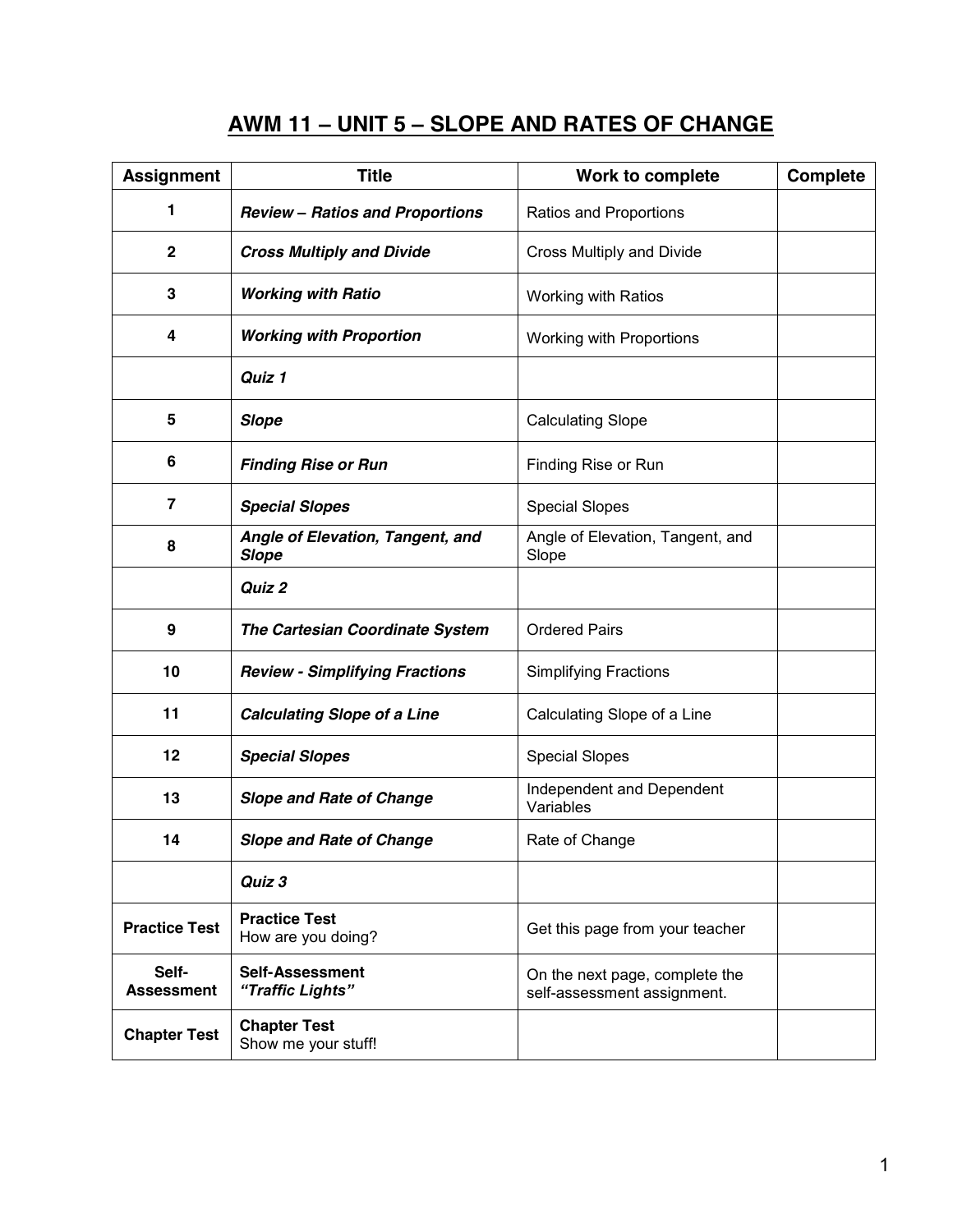### **Self-Assessment**

In the following chart, show how confident you feel about each statement by drawing one of the following:  $\textcircled{.} \oplus$ , or  $\textcircled{.}$  Then discuss this with your teacher **BEFORE** you write the test!

| <b>Statement</b>                                                                                                        |  |  |
|-------------------------------------------------------------------------------------------------------------------------|--|--|
| After completing this chapter;                                                                                          |  |  |
| I understand the relationship between rise, run, and slope                                                              |  |  |
| I can calculate the slope given the rise and run of an object                                                           |  |  |
| I can calculate the rise or run given the slope and the other<br>part of the equation                                   |  |  |
| I can understand the special slopes referred to as percent<br>grade and pitch.                                          |  |  |
| I can understand the relationship between slope and angle of<br>$\bullet$<br>elevation, and slope and the tangent ratio |  |  |
| I can use Pythagorean Theorem and the tangent ratio to find<br>the length of the hypotenuse and the angle of elevation  |  |  |
| I can plot or read the coordinates of a point on the Cartesian<br>Coordinate system                                     |  |  |
| I can calculate the slope of a line from two points on that line                                                        |  |  |
| I can determine the slope of vertical and horizontal lines                                                              |  |  |
| I can identify the independent and dependent variables in a<br>$\bullet$<br>linear relationship                         |  |  |
| I can create and interpret line graphs, and calculate the rate of<br>change                                             |  |  |

### **Vocabulary: Unit 5**

| angle of elevation    |
|-----------------------|
| Cartesian coordinates |
| dependent variable    |
| extrapolation         |
| grade (percent grade) |
| hypotenuse            |
| independent variable  |
| interpolation         |
|                       |

ordered pair origin pitch proportion Pythagorean Theorem rate of change ratio rise

run slope tangent ratio undefined slope x-coordinate y-coordinate zero slope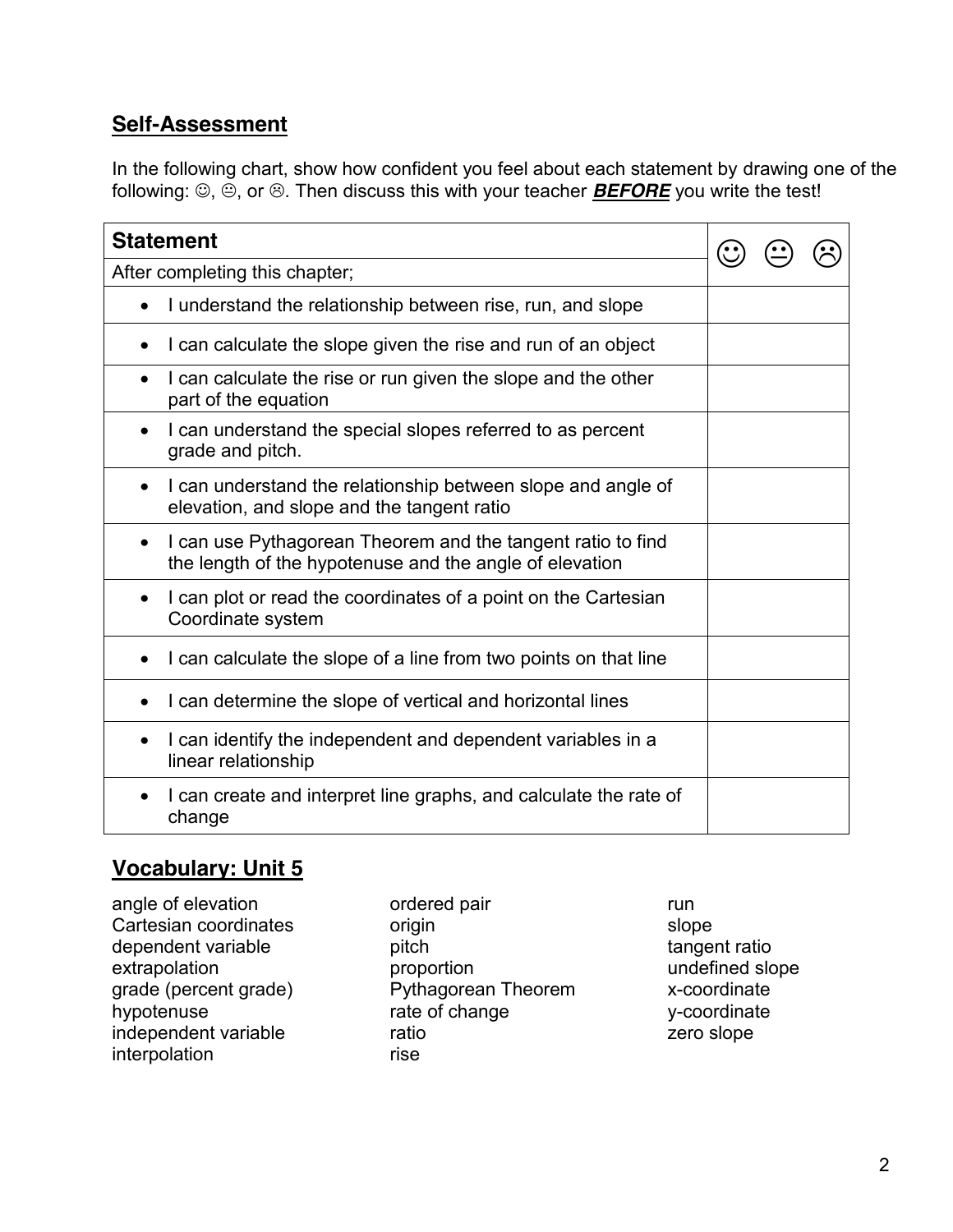#### **REVIEW – RATIOS AND PROPORTIONS**

A **ratio** is a comparison between two numbers measured in the same units.

A ratio can be expressed in three ways as shown below:

as a fraction 16 9 in words by using the word "**to**" **9 to 16** a notation using colon **: 9 : 16**

Ratios, like fractions, can be simplified. For example, the ratio **150 : 15** can also be expressed  $\overline{15}$ 150

which can be simplified  $\frac{150 \div 15}{15 \div 15} = \frac{10}{15}$ 

Notice that the numerator of the fraction is larger than the denominator. This can be common with ratios.

If two ratios are equivalent (equal), the first (top) term of each ratio compares to the second (bottom) term in an identical manner. You can represent this equivalence in the two ratios here:

$$
\frac{150}{15} = \frac{10}{1}
$$

An equation showing equivalent ratios is called a **proportion**.

## **ASSIGNMENT 1 – RATIOS AND PROPORTIONS**

1) Write the following ratios in two other ways.

a)  $\frac{3}{8}$ b) 5 to 12 c) 18 : 11

2) Are the following proportions?

a) 
$$
\frac{4}{12} = \frac{1}{6}
$$
 b)  $\frac{3}{5} = \frac{9}{15}$  c)  $\frac{10}{60} = \frac{5}{30}$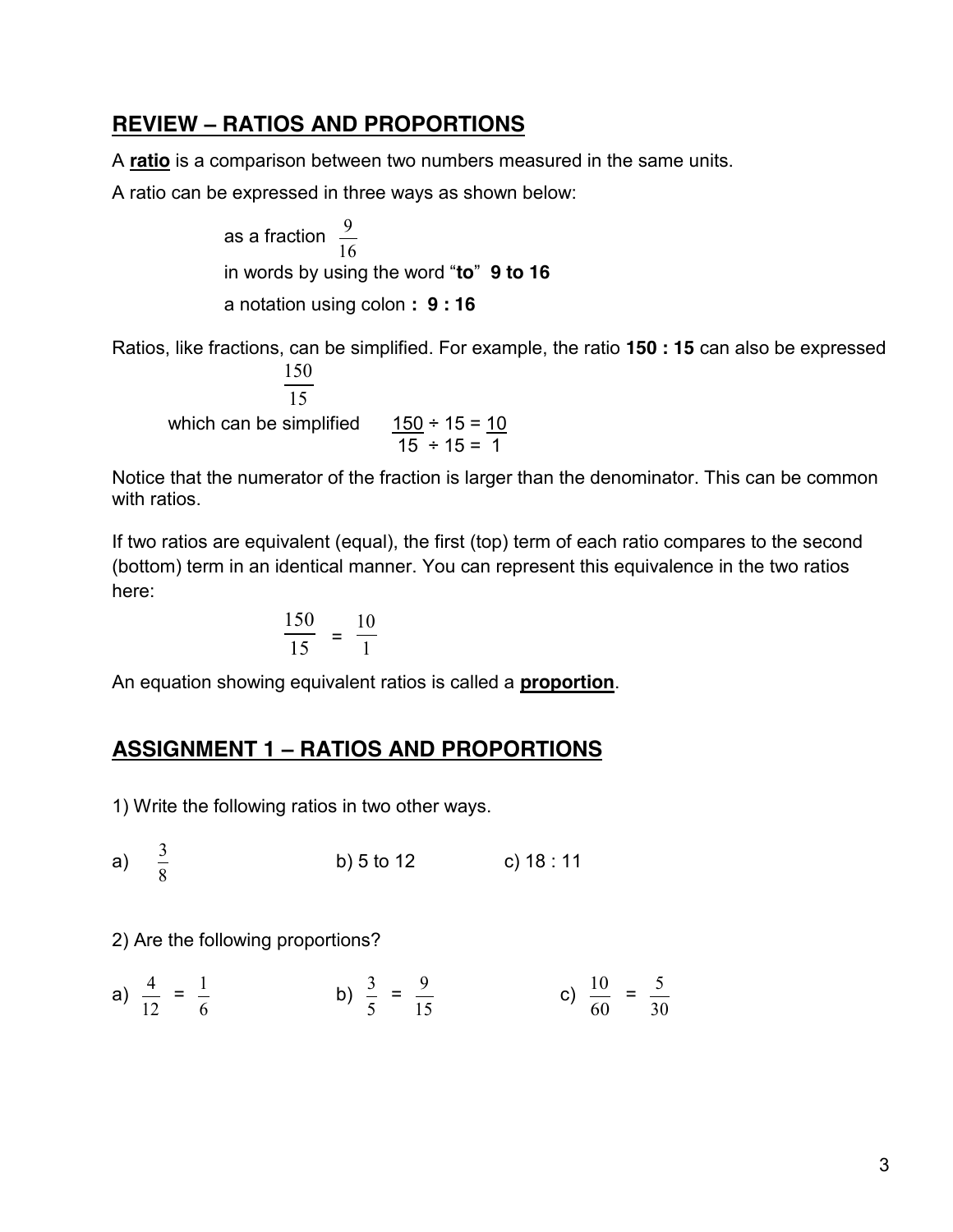#### **CROSS MULTIPLY AND DIVIDE**

When two fractions are equal to each other, any unknown numerator or denominator can be found. The following example shows the process.

Example 1: Find *x* when 3  $\frac{x}{x}$  = 4 2.1

Solution: Cross multiply means multiply the numbers across the equals sign (the arrow). The divide part means divide that result by the number opposite the unknown ( *x* ) as shown below.

$$
\frac{x}{3} = \frac{2.1}{4}
$$

This gives the result  $x = 3 \times 2.1 \div 4$ 

In other words, if  $\frac{x}{3}$  = 4  $\frac{2.1}{4}$ , then  $x = 3 \times 2.1 \div 4 = 1.575$ 

It does not matter where the unknown ( *x* ) is in the proportion, This process works for all situations.

This process can also be used when one side of the equal sign is not in fraction form.

<u>Example 2:</u> Find *x* when  $27 = \frac{1}{3}$ *x* Solution: Step 1. The number 27 is the same as  $\frac{1}{1}$ 27 . So, place a 1 under the 27 to get:  $\frac{27}{1}$  =  $\frac{x}{3}$ Step 2. Cross multiply and divide as above  $\frac{27}{1}$ ,  $\frac{x}{3}$ to solve. So:  $x = 27 \times 3 \div 1$ *x* = 81

#### **ASSIGNMENT 2 – CROSS MULTIPLY AND DIVIDE**

Find the missing term by using cross multiply and divide. If necessary, round answers to one decimal place. SHOW YOUR WORK.

1. 7  $\frac{x}{x}$  = 35 4 2. 9  $\frac{2}{2}$  = 27 *x* 3. 18  $\frac{3}{2}$  = *x* 25 4. *x*  $\frac{3.2}{ } =$ 4 16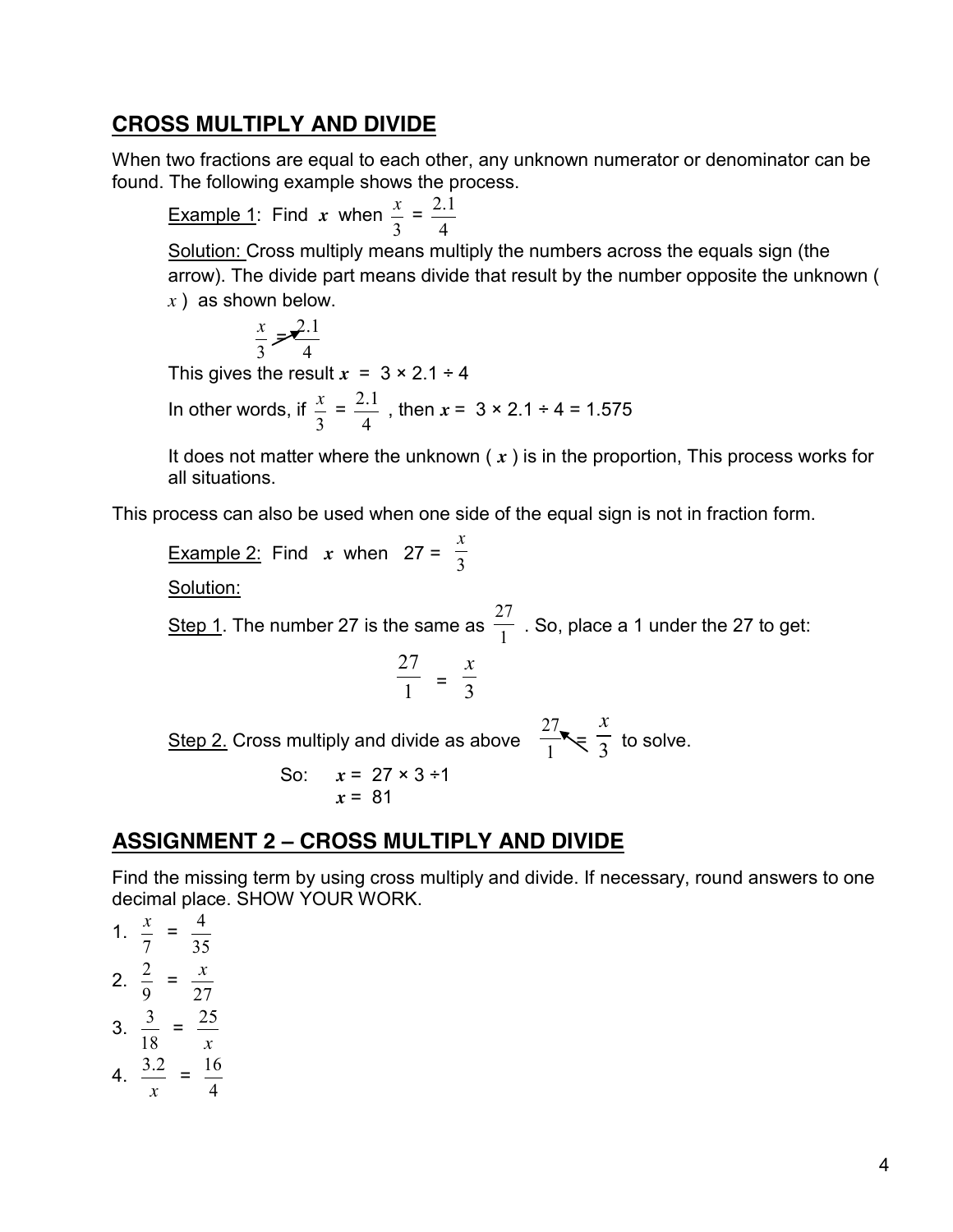### **WORKING WITH RATIO**

Ratios can be used in word problems to express the relationship between parts.

#### Example:

Charlie works as a cook in a restaurant. His chicken soup recipe contains:

- 11 cups of seasoned broth
- $\bullet$  5 cups of diced vegetables
- $\bullet$  3 cups of rice
- 3 cups of chopped chicken

Write the ratios for each of the following relationships.

- a) vegetables to chicken
- b) broth to vegetables
- c) chicken to rice
- d) chicken to the total ingredients in the recipe

#### Solution:

- a) vegetables to chicken is 5:3
- b) broth to vegetables is 11:5
- c) chicken to rice is 3:3 or 1:1
- d) chicken to the total ingredients in the recipe is  $3:22$  (11 + 5 + 3 + 3)

## **ASSIGNMENT 3 – WORKING WITH RATIO**

- 1) A conveyor belt has 2 pulleys. One pulley has a diameter of 45 cm and the other has a diameter of 20 cm. What is the ratio of the smaller diameter to the larger diameter?
- 2) On a bicycle with more than one gear, the ratio between the number of teeth on the front gear and the number of teeth on the back gear determines how easy it is to pedal. If the front gear has 30 teeth and the back gear has 10 teeth, what is the ratio of front teeth to back teeth?
- 3) What is the ratio of 250 mL of grape juice concentrate to 1 L of water? (Hint: 1000 mL = 1L)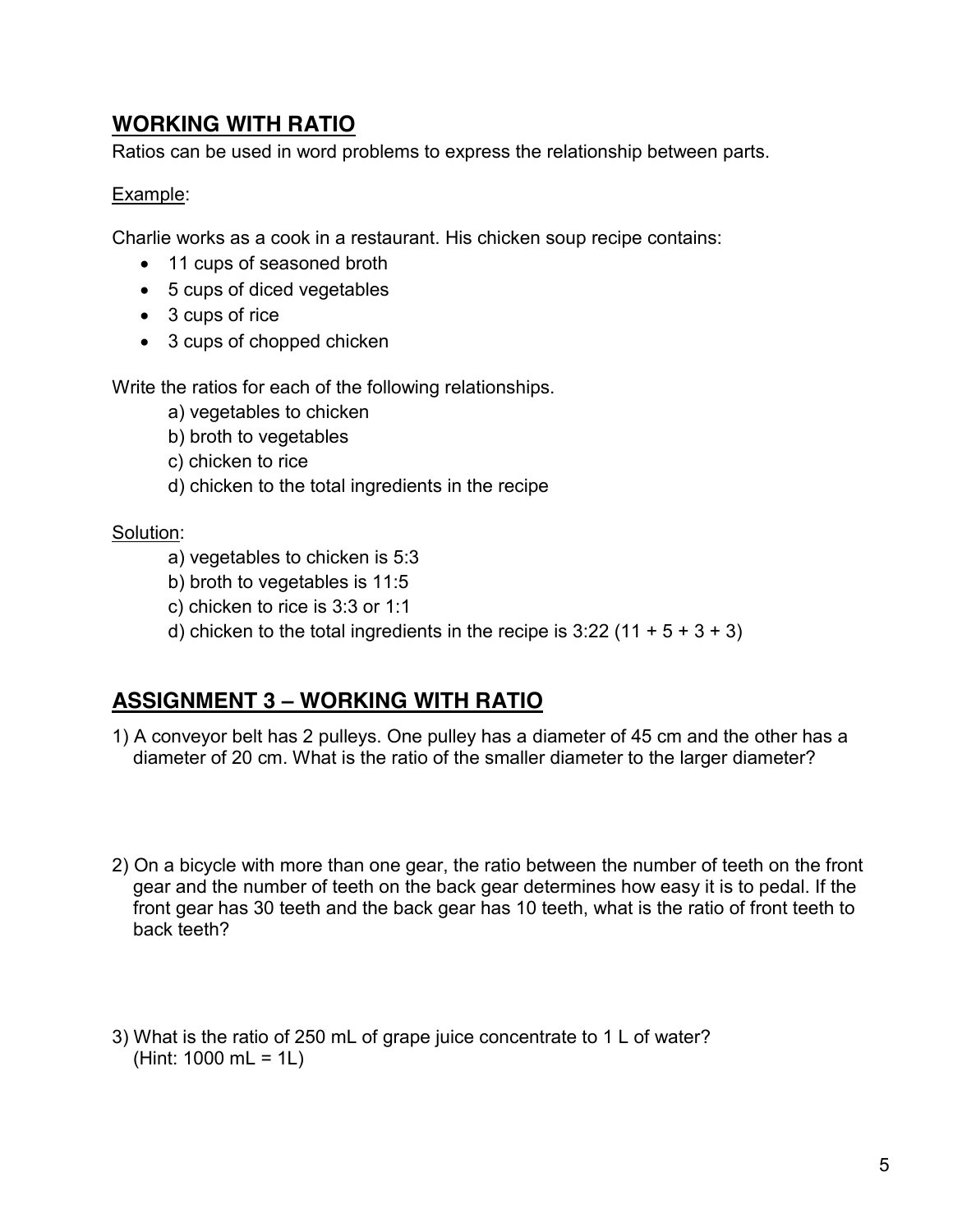# **WORKING WITH PROPORTION**

When given a ratio and one of the parts, write a **proportion** to solve using cross multiply and divide. Remember, a proportion is an equation showing equivalent ratios. Use a letter or word to represent the parts to put the numbers in the correct location.

Example: For a painting, Greg mixes inks to get the tint he wants. He uses a ratio of yellow ink to white ink of 3:1 and red ink to yellow in of 2:3.

a) How many mL of yellow ink would he use if he used 500 mL of white ink?

Solution: Set up a proportion using the known ratio and English letters/words to represent the colours.

yellow  $3 = x$ white 1 500  $x = 3 \times 500 \div 1 = 1500$  mL of yellow ink

b) How many mL of red ink would he need if he used 750 mL of yellow ink?

Solution: Set up a proportion using the known ratio and English letters/words to represent the colours.

 red 2 = *x* yellow 3 750

 $x = 2 \times 750 \div 3 = 500$  mL of red ink

## **ASSIGNMENT 4 – WORKING WITH PROPORTION**

- 1) If a secretary types 55 words in one minute, how long will it take the secretary to type a 2000 word report?
- 2) The ratio between Siu's height and Tai's height is 5:6. If Tai is 145 cm tall, how tall is Siu, to the nearest whole centimetre?
- 3) A mechanic can rotate the 4 tires on a truck in 15 minutes. How many minutes would it take the mechanic to rotate the tires on 5 trucks? Hint: what are you comparing??

# **ASK YOUR TEACHER FOR THE UNIT 1 QUIZ.**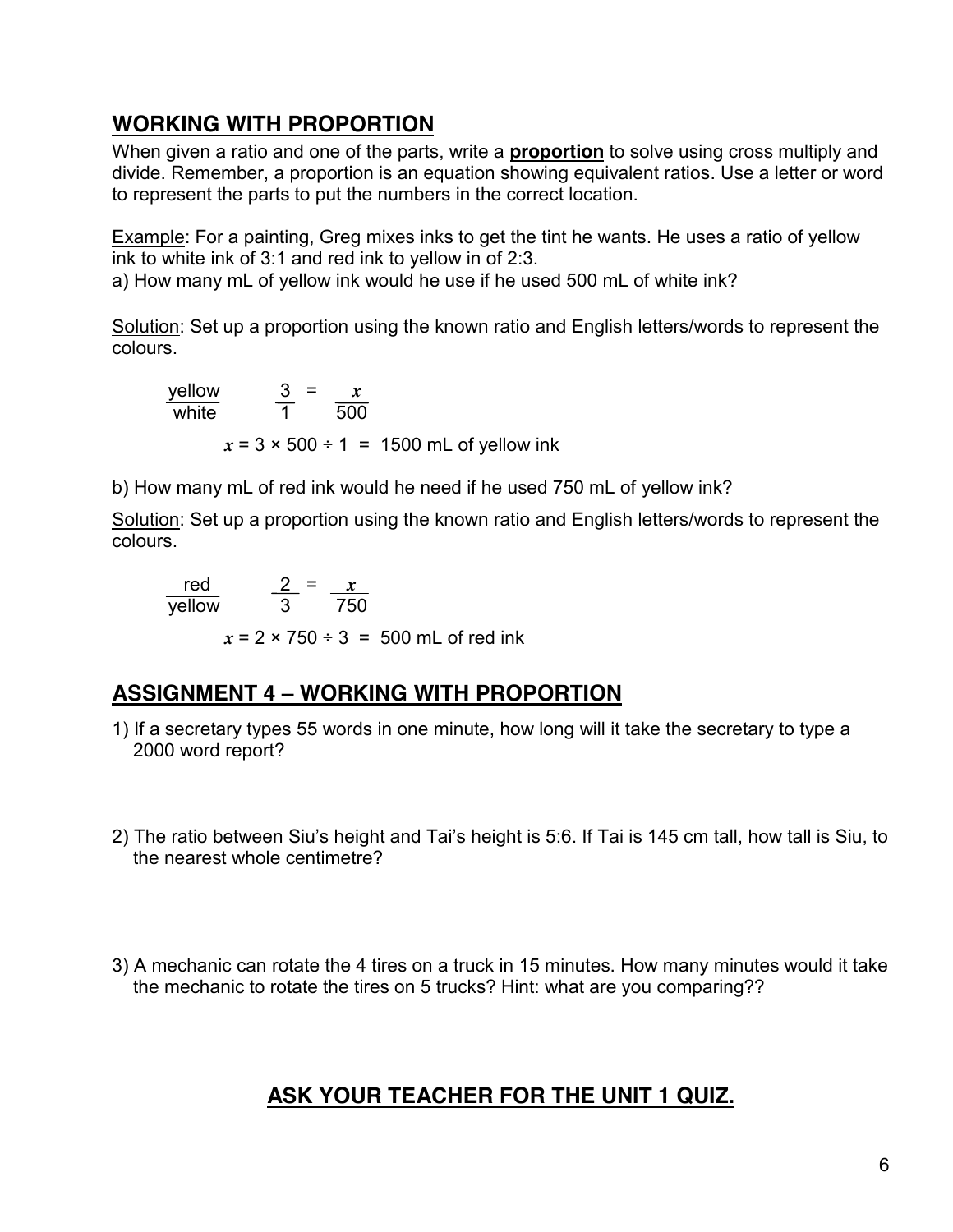## **SLOPE**

The **slope** of a line is the steepness of that line. It is the numerical value – a number value – of how steeply something is slanted. The something could be a roof, a wheelchair ramp, a ski hill, or a road. Other words you may have heard associated with slope are pitch and grade. We will explore those later in the unit.

In mathematical terms, the slope is a ratio that compares the change in a vertical distance  $(1)$ to the change in a horizontal distance ( $\leftrightarrow$ ). Slope is the ratio between these two numbers and can be written like this:

> slope =  $\mathbf{C}$  $\mathbf{c}$

The symbol for change is Greek letter delta which looks like this: Δ . We use it to replace the words "change in" so the formula looks like this:

> slope = Δ Δ

The change in the vertical distance is also called the "run" while the change in horizontal distance is called the rise. The variable used for slope is "**m**" (note the lower case). So the formula commonly used in math to describe slope is:



$$
m = \frac{rise}{run}
$$

When calculating the slope, the answer will have no units because it is a ratio not a measurement.

Example 1: Calculate the slope of a line if the rise is 10 and the run is 4.

Solution: To calculate the slope when given the rise and the run, substitute the values into the equation and divide.

$$
m = \frac{rise}{run}
$$
  
\n
$$
m = \frac{10}{4}
$$
  
\n
$$
m = 10 \div 4 = 2.5
$$
 The slope is 2.5 (no units).

Note that is it acceptable and sometimes useful to record your answer in the reduced fraction form of 5  $\overline{\mathbf{c}}$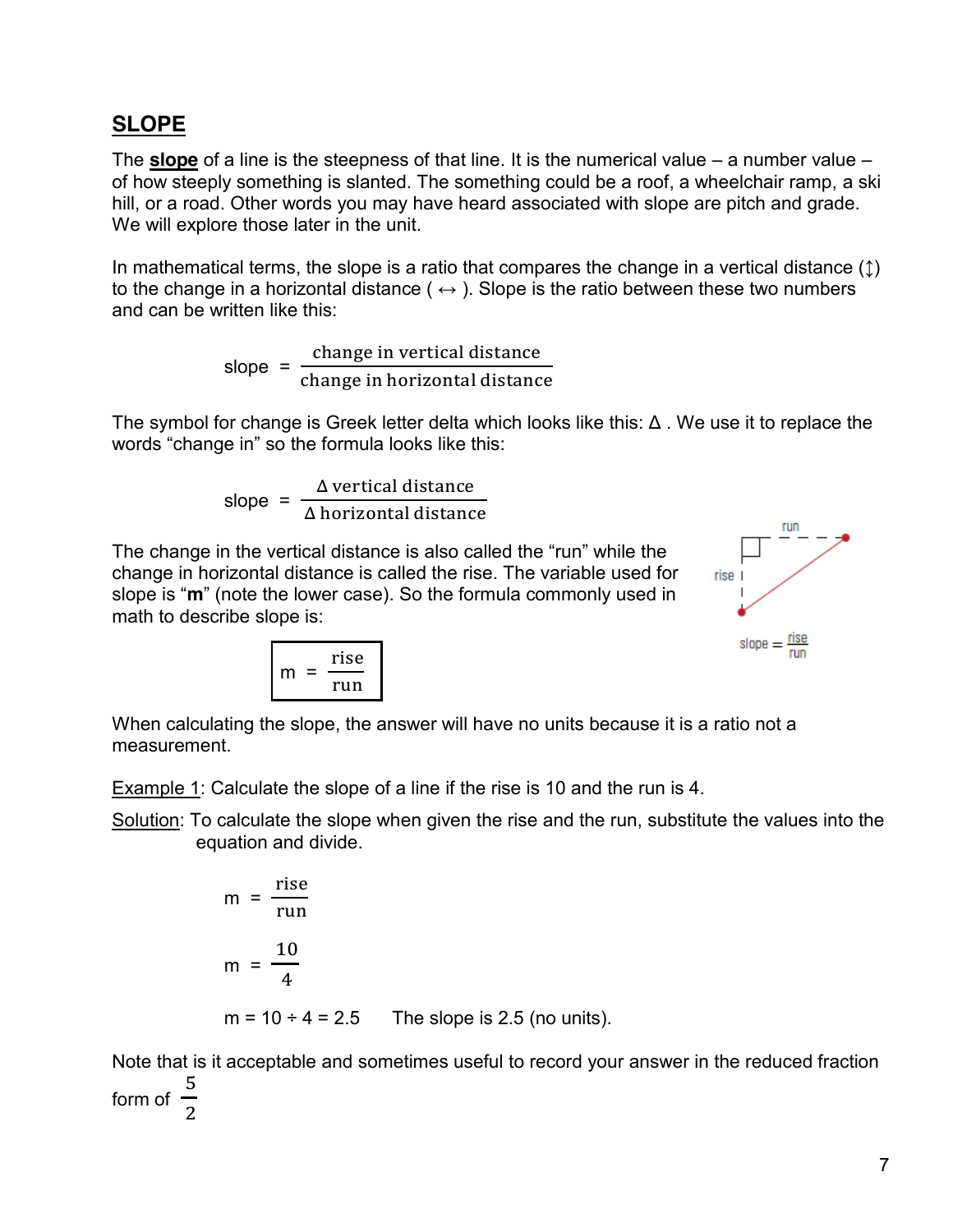# **ASSIGNMENT 5 – CALCULATING SLOPE**

1) Complete the table below with slope as a fraction and as a decimal (2 decimal places).

|             |        | <b>Slope</b>                        |         |  |  |
|-------------|--------|-------------------------------------|---------|--|--|
| <b>Rise</b> | Run    | Fraction ( $m = \frac{rise}{run}$ ) | Decimal |  |  |
| $15$ in     | 67 in  |                                     |         |  |  |
| 2 cm        | 25 cm  |                                     |         |  |  |
| 18.5 mm     | 5.2 mm |                                     |         |  |  |

- 2) Calculate the slope of the following. Show your work!
- a) A ramp has a rise of 5 feet and a run of 25 feet.
- b) A children's slide has a rise of 2.5 m and a run of 4.2 m.
- c) A hill rises 12 metres over a horizontal distance of 8 metres.
- d) An eavestrough has a rise of 1 inch and a run of 60 inches.
- e) The roof on my house covers 24 feet horizontally and is 6 feet high.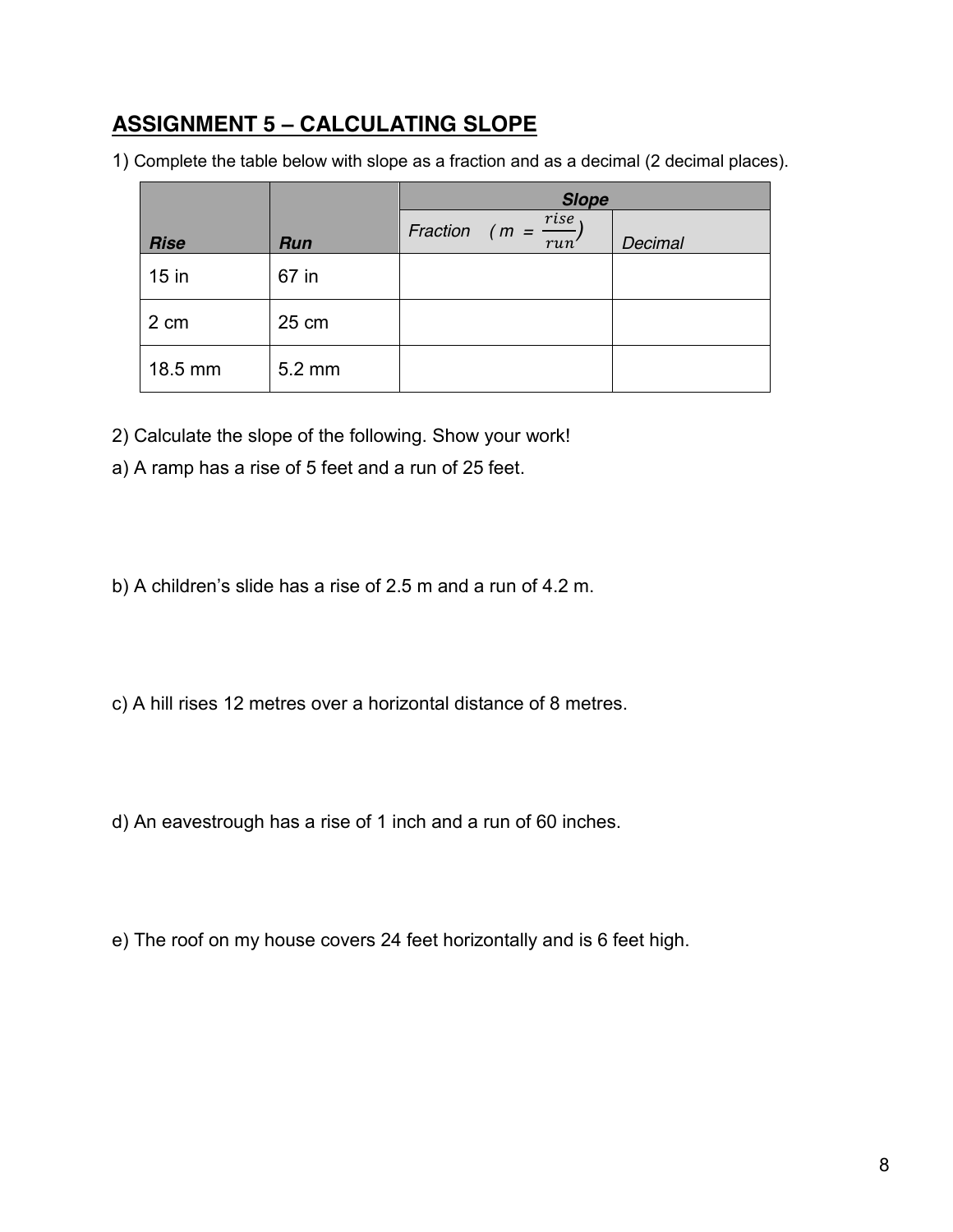#### **FINDING RISE OR RUN**

If you are given the slope, and another value for either the rise or the run, you can calculate the missing value using a proportion and the process of Cross Multiply and Divide.

Example 1: If the slope of a line is 8  $\frac{1}{15}$  and the rise is 20, what is the run?

Solution: Substitute the values in a proportion and solve for the unknown.

$$
m = \frac{rise}{run}
$$
  

$$
\frac{8}{15} = \frac{20}{run}
$$
  
run = 15 × 20 ÷ 8 = 37.5 The run is 37.5

Sometimes the slope will be given as a decimal number. To make this a fraction, write it with a denominator of 1.

Example 2: A hill has a slope of 0.75. How many metres will the run be if the rise is 27 metres?

Solution: Substitute the values in a proportion and solve for the unknown.

m = 
$$
\frac{rise}{run}
$$
  
\n0.75 =  $\frac{27}{run}$  Make the denominator 1.  
\n $\frac{0.75}{1} = \frac{27}{run}$  Cross multiply and divide.  
\nrun = 1 × 27 ÷ 0.75 = 36 The run is 36 metres

Example 3: A ramp is constructed in two sections with the same slope. The first section has a rise of 12 feet and a run of 67 feet. The second section has a run of 98 feet, what is the rise?

Solution: Substitute the values in a proportion and solve for the unknown.

m = 
$$
\frac{rise}{run}
$$
  
\n $\frac{12}{67} = \frac{rise}{98}$   
\nrise = 12 × 98 ÷ 67 = 17.552 The rise is 17.6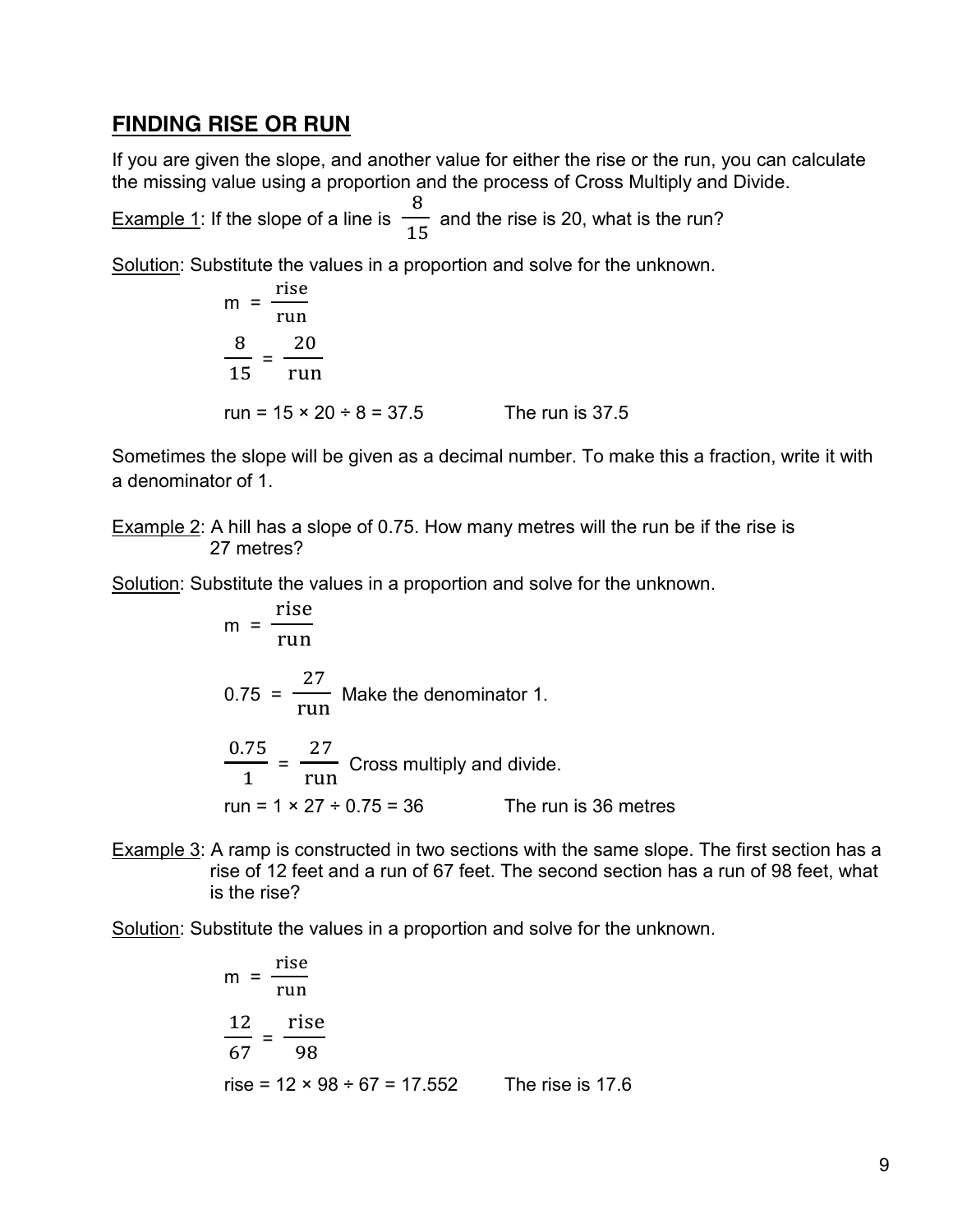#### **ASSIGNMENT 6 – FINDING RISE OR RUN**

1) The slope of a street is  $\overline{\mathbf{c}}$ 5 . If the run is 28 metres, what is the rise?

- 2) If the rise of a hill covers a vertical distance of 45 metres, and the slope of the hill is 4  $\frac{1}{25}$ , what is the run?
- 3) The slope of a staircase is 0.65. If the horizontal distance covered by the staircase is 200 m, what is its rise?
- 4) A waterslide has a vertical height of 9 metres. If the slope of the slide is 0.93, what horizontal distance does it cover?
- 5) A ladder needs a slope of 1 foot of run for every 4 feet of rise. If the ladder needs to reach 36 feet above the ground (vertical distance), what should the run for that ladder be?
- 6) The slope of a ditch needs to be 2 cm deep for every 1250 cm across. How much will the rise be if the run is  $25000 \text{ cm } (25 \text{ m})$ ?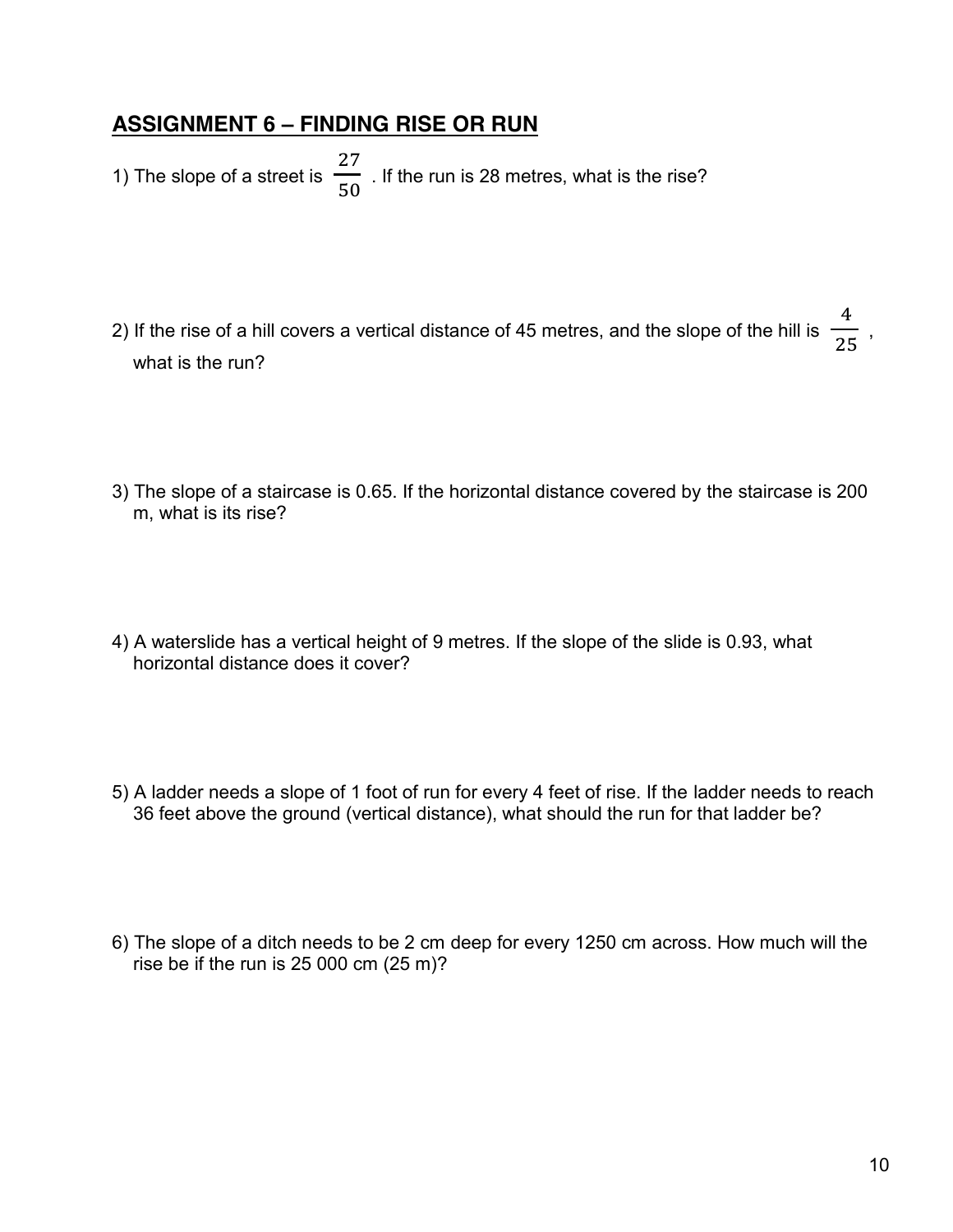#### **SPECIAL SLOPES**

There are several words associated with slope that have special meanings. These include grade and pitch. While they all are examples of slopes, they apply in different situations.

**Grade** refers to the slope of a hill. When driving in British Columbia we have all seen signs that refer to the grade of a road on a hill. Grade is simply slope expressed as a percent. This is important information for truck drivers who are approaching a steep hill. Often, there are roadside





pull outs before steep hills for truck drivers to check their brakes so they can safely negotiate the hill. As well there might be runaway lanes on steep grades that help trucks stop in case their brakes fail.

To calculate the grade of a hill on a road, find the slope and then multiply it by 100. This is referred to as the percent grade.

> percent grade = r  $\frac{100}{100}$  × 100

Example 1: George is driving along the highway and sees a sign that says he is coming to a hill with a 9% grade. Express the slope of this road as a fraction.

Solution: A grade of 9% means a rise of 9 units for every 100 units of run.

$$
m = \frac{rise}{run}
$$
  

$$
m = \frac{9}{100}
$$
 The slope as a fraction is  $\frac{9}{100}$ 

Example 2: A steep road rises 700 m over a length of 8 km. What is the percent grade of this road?

Solution: Convert km to m; then substitute the values into the equation and calculate.

$$
1 \text{ km} = 1000 \text{ m so } 8 \text{ km} = 8000 \text{ m}
$$
\n
$$
\text{percent grade} = \frac{\text{rise}}{\text{run}} \times 100
$$
\n
$$
\text{percent grade} = \frac{700}{8000} \times 100
$$
\n
$$
\text{percent grade} = 700 \div 8000 \times 100 = 8.75\% \text{ grade}
$$
\n
$$
\text{The grade of the road is } 8.75\%
$$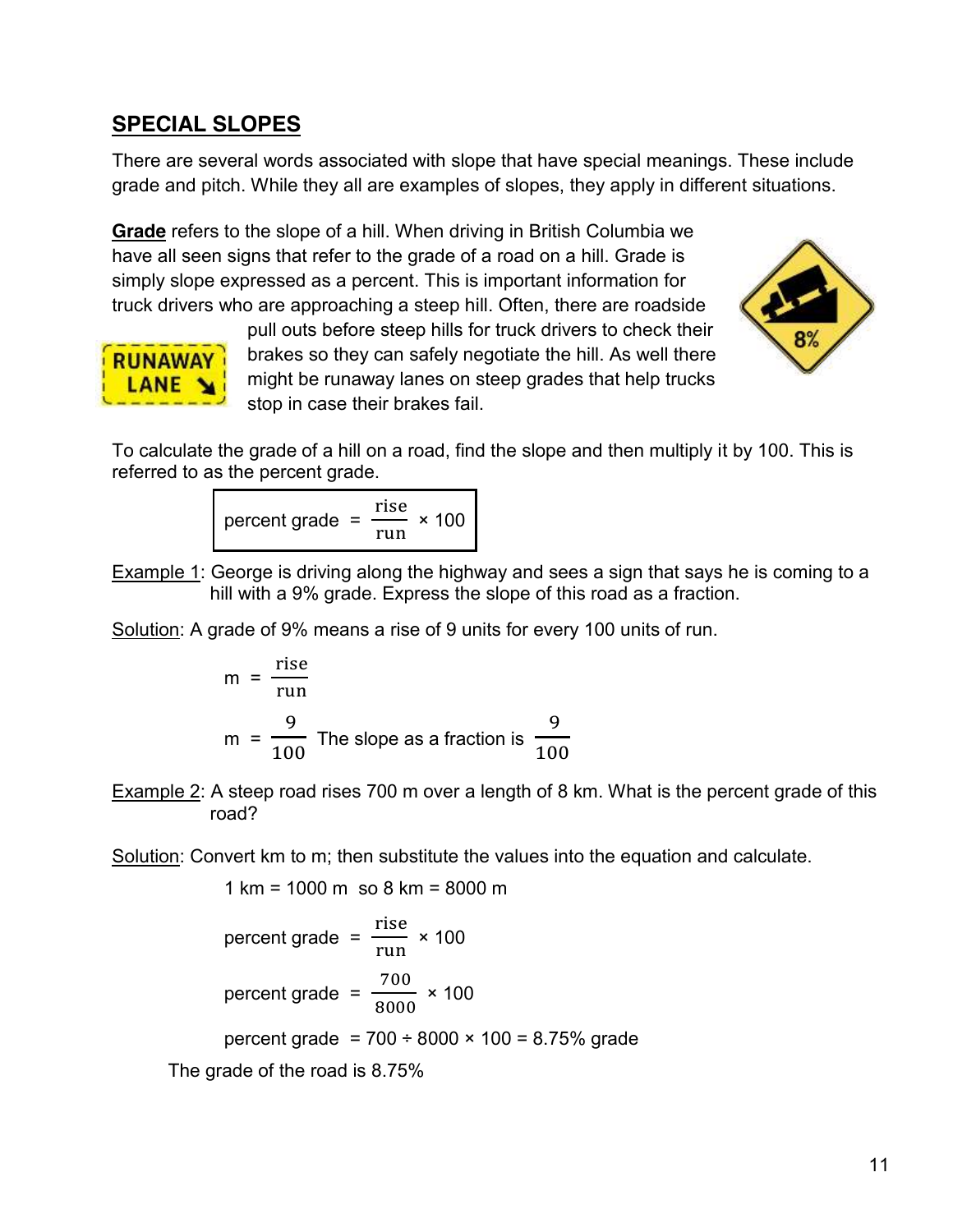The slope of a roof is often referred to as the **pitch** of the roof. The pitch of a roof can be expressed as the number of inches of rise for every 12 inches if run. So this roof would be referred to as a 6:12 roof - you would read this by saying "six twelve roof." It would be measured by placing a level on the roof, marking 12 inches horizontally along the level, and then measuring the vertical drop of 6 inch to the roof below.



This is not the only ratio used to express pitch. Remember that the pitch is just another way to describe the slope of the roof. It is always defined as rise over run. So a pitch could be a *six twelve roof*, a *two three roof,* a *three five roof* or anything that the slope works out to be.

It is worthwhile noting that while Canada is a metric country, and has been since the 1980s, there are many things, especially in the construction industry, that are still measured and thought of in the imperial units of inches and feet.

Pitch can also be used to refer to other climbing things such as a staircase, whether it is the whole flight of stairs or an individual step.

- Example 3: The pitch of a lean-to roof against a house is 3:4. If the lean-to is 3.2 m long, how tall is the roof?
- Solution: Substitute the values in a proportion and solve for the unknown.



A pitch of 3:4 is a slope of 3  $\frac{1}{4}$  . Now use the proportion to solve.

$$
m = \frac{rise}{run}
$$

$$
\frac{3}{4} = \frac{rise}{3.2}
$$

rise =  $3 \times 3.2 \div 4 = 2.4$  The height of the roof is 2.4 metres.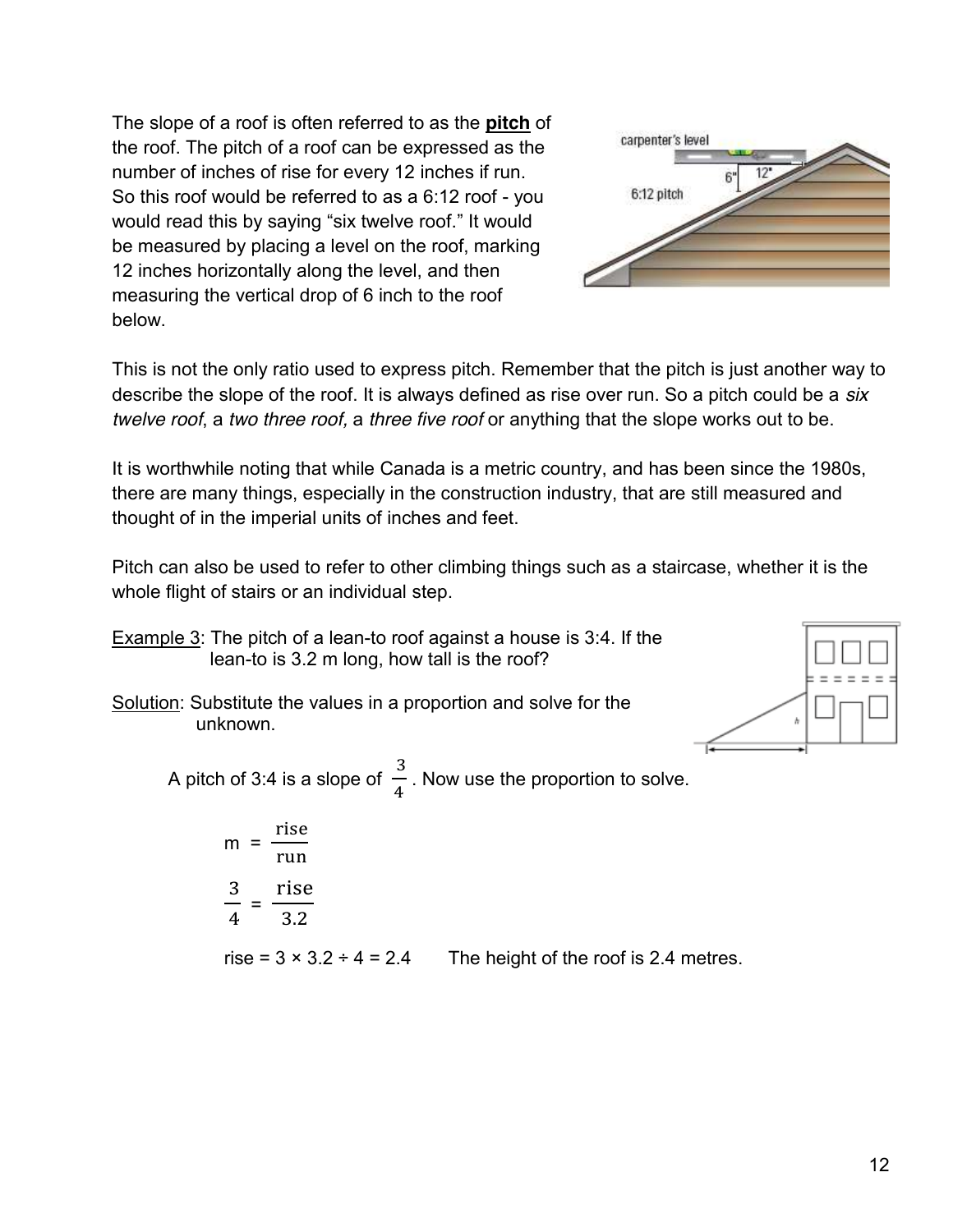### **ASSIGNMENT 7 – SPECIAL SLOPES**

- 1) Nathan is building a ramp for his dirt bike. If the rise is 8m and the run is 22 m, what is the percent grade of his ramp to the closet whole number?
- 2) In 1885, the CPR built a railway line from Field, BC through the Kicking Horse Pass. At the time, it was one of the steepest railway tracks in the world. The line dropped 300 m over 6 km. What was the percent grade of the hill?

- 3) Samuel uses a helicopter to harvest the logs from slopes that have a grade of more than 10%. If the hill he is looking at has a rise of 19 m and a run of 157 m, will he have to use a helicopter?
- 4) If the slope of a ramp is 15.5% and the run is 18 m, what is the rise?

5) The pitch of a garden shed is 3:5. If the shed is 8 m wide as illustrated, how tall is the roof (rise)?



6) The roof of one house has a pitch of 6.7:18 while the second house has a pitch of 4.5:12. Which roof is steeper?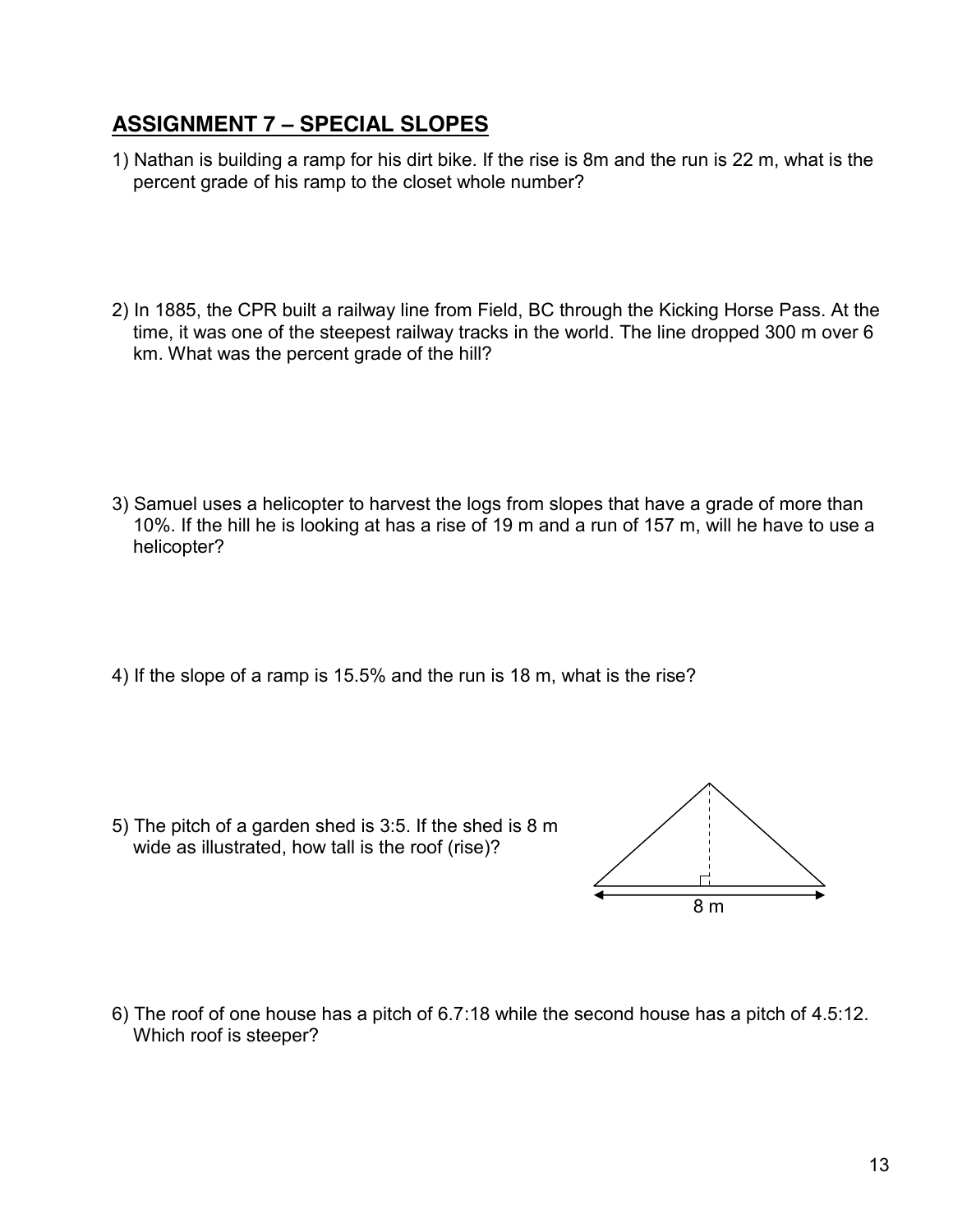# **ANGLE OF ELEVATION, TANGENT AND SLOPE**

There is a relationship between the angle of elevation, tangent ratio and slope. Before we discuss this relationship, a review of these concepts is necessary.

Remember that **Pythagorean Theorem** states that in any right triangle, the sum of the squares of the lengths of the legs is equal to the square of the length of the hypotenuse. So in ΔABC with the right angle at C, the following relationship is true:



where a and b are the other 2 legs of the triangle.



When we look at trigonometry, we consider the sides in their relationship to the angle of interest, θ. The sides are referred to as hypotenuse, opposite and adjacent.



h = hypotenuse  $a = adiacent$ 

The **tangent of angle θ** means the ratio of the opposite side to the adjacent side. It is abbreviated as **tan θ** but read as tangent θ. It is written like this:

$$
\tan \theta = \frac{opposite}{adjacent} \quad \text{or } \tan \theta = \frac{0}{a}
$$

Finally, the **angle of elevation** is the angle between the horizontal and your line of sight. In the diagram to the right, the angle of elevation is the angle marked as  $38^\circ$  – between the ground (horizontal) and the top of the tree (line of site).

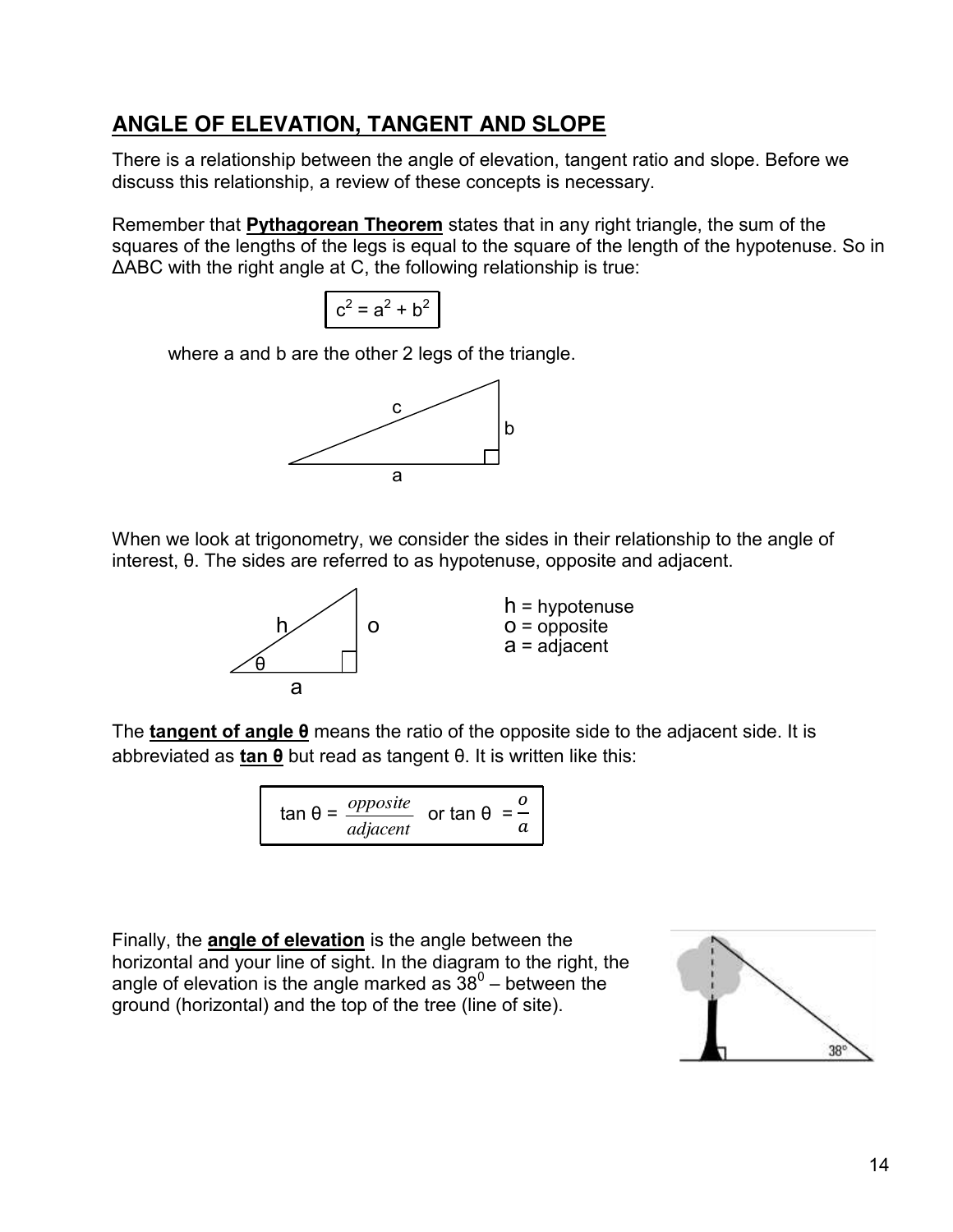So how does this all fit together? First let's look at how the Pythagorean Theorem and the tangent ratio work together.

In the triangle below, the Pythagorean Theorem states that  $c^2 = a^2 + b^2$ 



But if we look at trigonometric ratios for the same triangle,

 $c = h$  $b = o$  $a = a$ 

So tan  $θ =$  $\mathbf{o}$  $\frac{1}{a}$  and using the side letter names, tan θ =  $\mathbf b$  $\frac{a}{a}$ 

From this relationship, the length of hypotenuse and the size of  $\angle \theta$  can be found.

**Example 1: Using the diagram, calculate the length of the hypotenuse** A and size of  $\angle \theta$ .

Solution: Use Pythagorean Theorem to solve for the length of the hypotenuse and the tangent ratio to solve for  $\angle \theta$ . 3.5 m



 $c^2 = a^2 + b^2$  $c^2$  = 4.1<sup>2</sup> + 3.5<sup>2</sup>  $c^2$  = 16.81 + 12.25  $c^2 = 29.06$  $\sqrt{c^2} = \sqrt{29.06}$  $c = 5.39$  m

To find  $\angle \theta$ , use the following ratio;

$$
\tan \theta = \frac{b}{a}
$$
  
\n
$$
\tan \theta = \frac{3.5}{4.1}
$$
  
\n
$$
\theta = \tan^{-1}(3.5 \div 4.1) = 40.486 = 40^{\circ}
$$

The length of the hypotenuse is 5.39 m, the slope of the hypotenuse is 3  $\overline{4.1}$ , and angle  $\theta$  is approximately 40 $^{\rm 0}$ .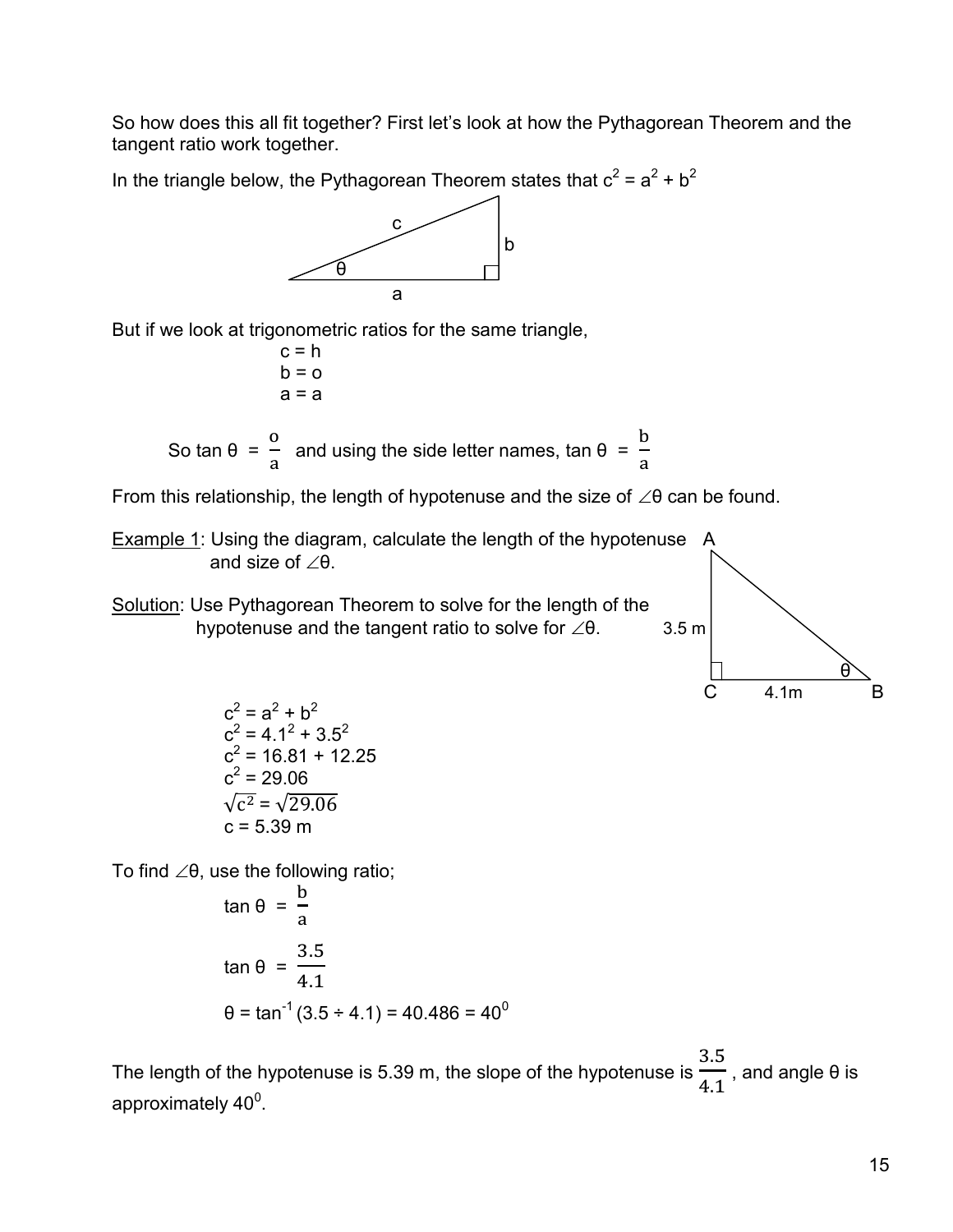The angle shown in the previous example has another name. It is the angle of elevation. Thus when finding the slope of the hypotenuse we are finding the tangent of angle θ and when finding the angle θ, we are finding the angle of elevation. This holds true as long as these components of the triangle are in the same location as the previous diagram. If the angle in the triangle is the other acute angle, we are finding the angle of depression.

- Example 2: Find the slope of the hypotenuse in fraction form, and use it to find the angle of elevation.
- Solution: The slope of the hypotenuse is the rise divided by the run. Use the tangent ratio to solve for the angle of elevation.  $\angle$ θ The slope of the hypotenuse is the rise divided by the run. 5.7 cm  $m =$ r r
	- $m =$  $\overline{\mathbf{c}}$ **W**ultiply numerator and denominator by 10 to eliminate decimals.
	- $m =$ 9  $\mathbf{1}$ Divide numerator and denominator by 3 to reduce.

The slope of the hypotenuse is = 9  $\mathbf{1}$ 

 $m =$ 

 $\overline{\mathbf{c}}$ 5

Use the tangent ratio to solve for the angle of elevation.

$$
\tan \theta = \frac{0}{a}
$$
  
\n
$$
\tan \theta = m
$$
  
\n
$$
\tan \theta = \frac{9}{19}
$$
  
\n
$$
\theta = \tan^{-1}(9 \div 19) = 25.346 = 25^{\circ}
$$

The slope of the hypotenuse is 9  $\frac{1}{19}$ , and angle θ is approximately 25<sup>0</sup>.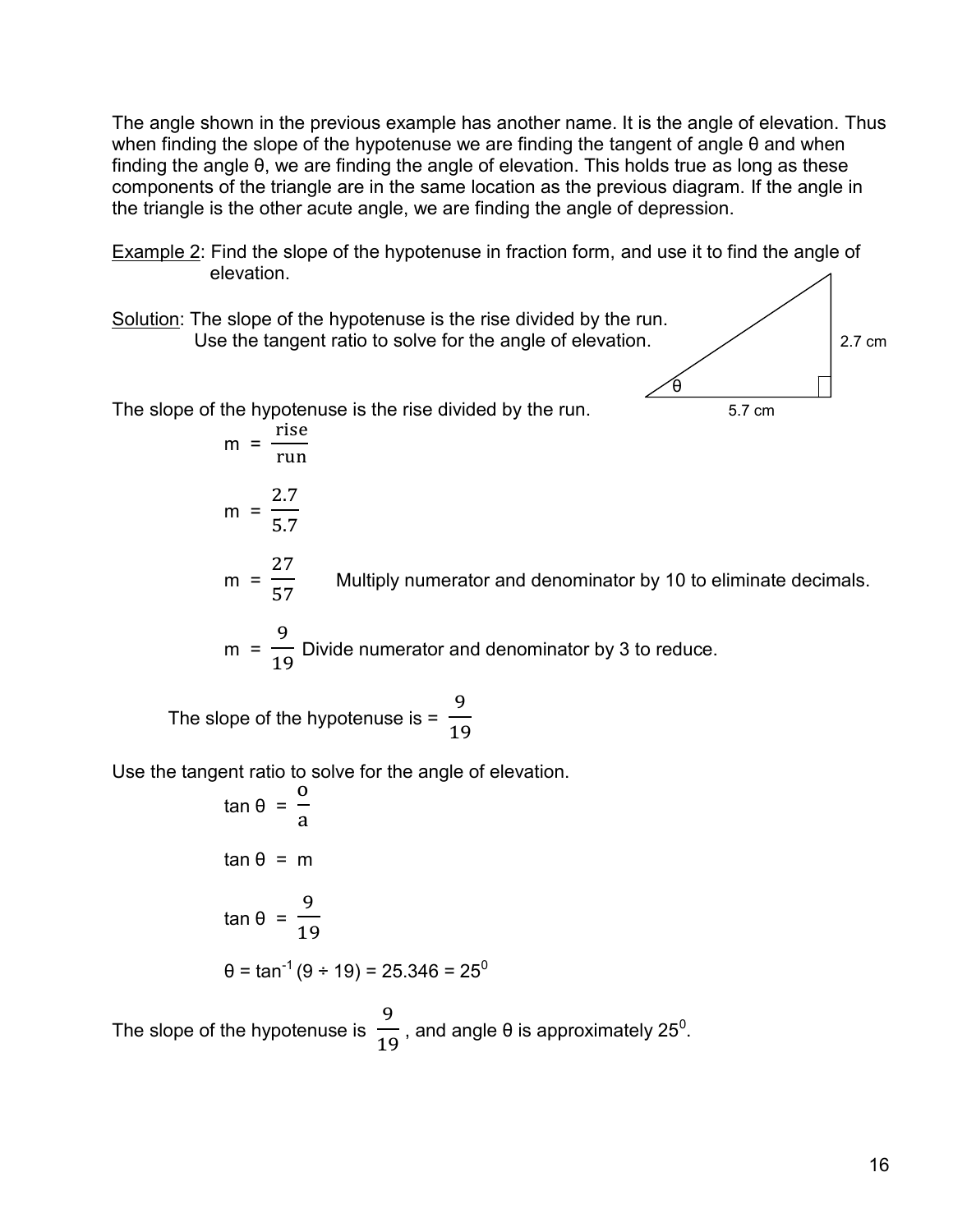# **ASSIGNMENT 8 – ANGLE OF ELEVATION, TANGENT AND SLOPE**

1) Complete the table below. Round angles to the closest whole number, and measurements to the nearest whole unit. The first row is done for you.

| <b>Slope</b>             | <b>Angle of elevation</b> | <b>Rise</b>                                     | Run              |
|--------------------------|---------------------------|-------------------------------------------------|------------------|
| $\tan 30^\circ = 0.5773$ | 30 <sup>0</sup>           | $\frac{x}{48}$ = 0.5773<br>$x = 28$             | 48               |
| 2.36                     | $tan^{-1}(2.36) =$        | $\frac{X}{1}$ =<br>$13 m$ <sup>-</sup><br>$x =$ | 13 <sub>m</sub>  |
|                          |                           | 5 cm                                            | 8 cm             |
|                          | $tan^{-1}(0.488) =$       | 49 mm                                           | 49<br>X<br>$x =$ |

2) A skateboard ramp has a rise of 3 feet and a run of 4 feet.

a) Calculate the length of the ramp. The ramp ramp ramp



b) What is the angle of elevation of the ramp?

3) Find the slope of the hypotenuse in fraction form, and use it to find the angle of elevation.

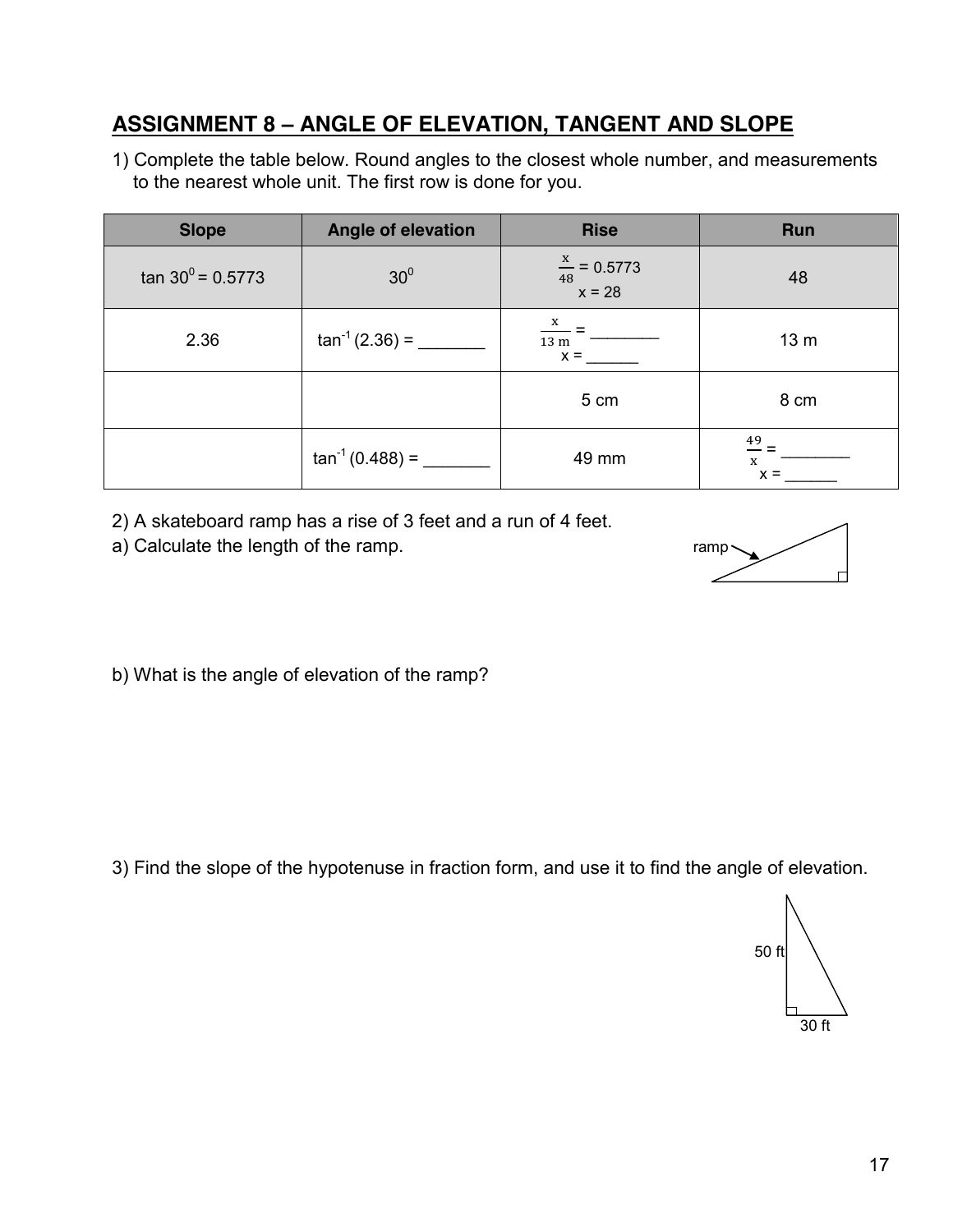4) Calculate the slope of the hypotenuse and the angle of elevation for the triangle below.



5) Andrew is installing a pipe to drain water for a landscaper. The pipe must have a drop (rise) of 2.5 cm for a run of 3.5 m (350 cm). (The picture is not drawn to scale.)



b) How much drop will Andrew need if the run is 12 m (or 1200 cm)?

c) What is the angle of depression, θ, of the pipe?

#### **ASK YOUR TEACHER FOR THE UNIT 2 QUIZ.**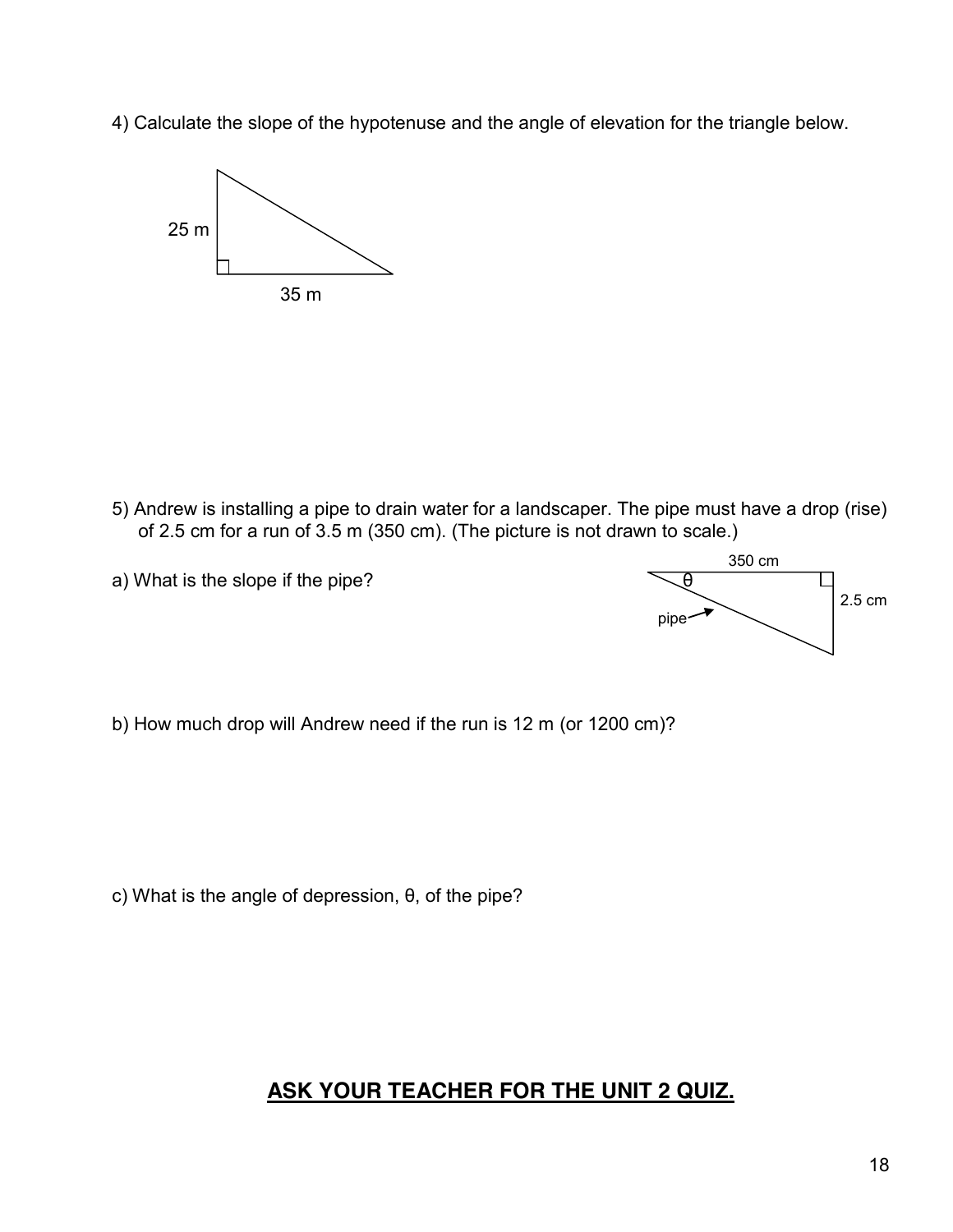# **THE CARTESIAN COORDINATE SYSTEM**

Slope can also be calculated from the values of points on a line using a formula. How is this done? First, you must know the coordinates of 2 points on that line, and the use the formula. Before investigating the formula, review of the Cartesian coordinate system is necessary.

The **Cartesian coordinate system** is a grid that identifies the location of a point by a pair of numbers which are a specific distance from a fixed point called the **origin** (For our purposes, we are only using 2-dimensions but 3-dimensions can be used!).

The grid is shown, with several points marked. Notice that the points are located by 2 lines, one horizontal and the other vertical. When marking a point on a grid system, the first number indicates how far right or left of the origin (0,0) the point is (x-coordinate), and the second number indicates how far up or down the point is (y-coordinate). With these two values, any point can be plotted.



Each reference line is called an axis, and they cross at the origin. For each axis, one half is positive (right and up) and the other half

is negative (left or down). This is like two number lines – one horizontal and one vertical. You can see this reflected in the points plotted to the right.



For the purposes of this course, we will only deal with the **FIRST** quadrant of the grid, where both numbers have a positive value.

Identifying the locations of points on this grid is called naming the points. As mentioned before, we put the coordinates in parentheses, with the x-coordinate first and the y-coordinate second.

Example 1: Name the coordinates on the grid.

Solution: First, count from the origin to the right, and second count how far up each point is.

|  | A(3, 4)    |  |
|--|------------|--|
|  | B(4, 3)    |  |
|  | C ( 5, 7 ) |  |
|  | D(7, 5)    |  |

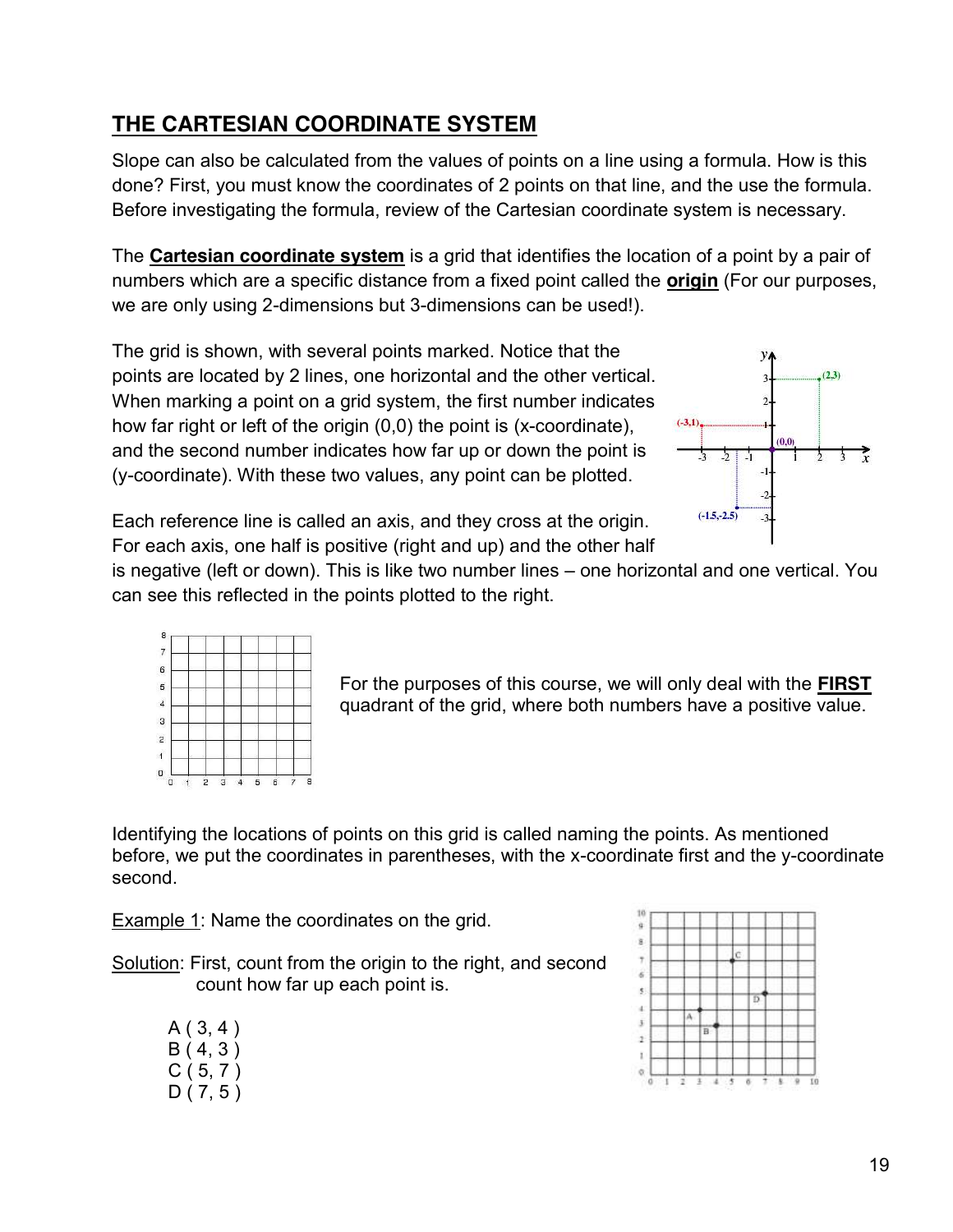Example 2: Plot the point (2, 5).

Solution: Start at the origin (0, 0) and move 2 units to the right and then 5 units up. Mark the location with a small dot as shown.



# **ASSIGNMENT 9 – ORDERED PAIRS**

Using the grid below, answer the following questions.

1) Name the letter of the point located at each of the following coordinate pairs.

| (10, 0) | (5, 8)  |
|---------|---------|
| (8, 7)  | (2, 12) |
| (7, 7)  | (0, 10) |

2) Write the ordered pair for each given point.

N \_\_\_\_\_\_\_\_\_\_\_\_ R \_\_\_\_\_\_\_\_

O \_\_\_\_\_\_\_\_\_\_\_ G \_\_\_\_\_\_\_\_

J \_\_\_\_\_\_ F\_\_\_\_\_\_\_



3) Plot the following points on the coordinate grid.

 $S(3, 6)$   $T(8, 2)$   $U(10, 8)$ 

 $W(5, 5)$   $X(4, 2)$   $Y(2, 7)$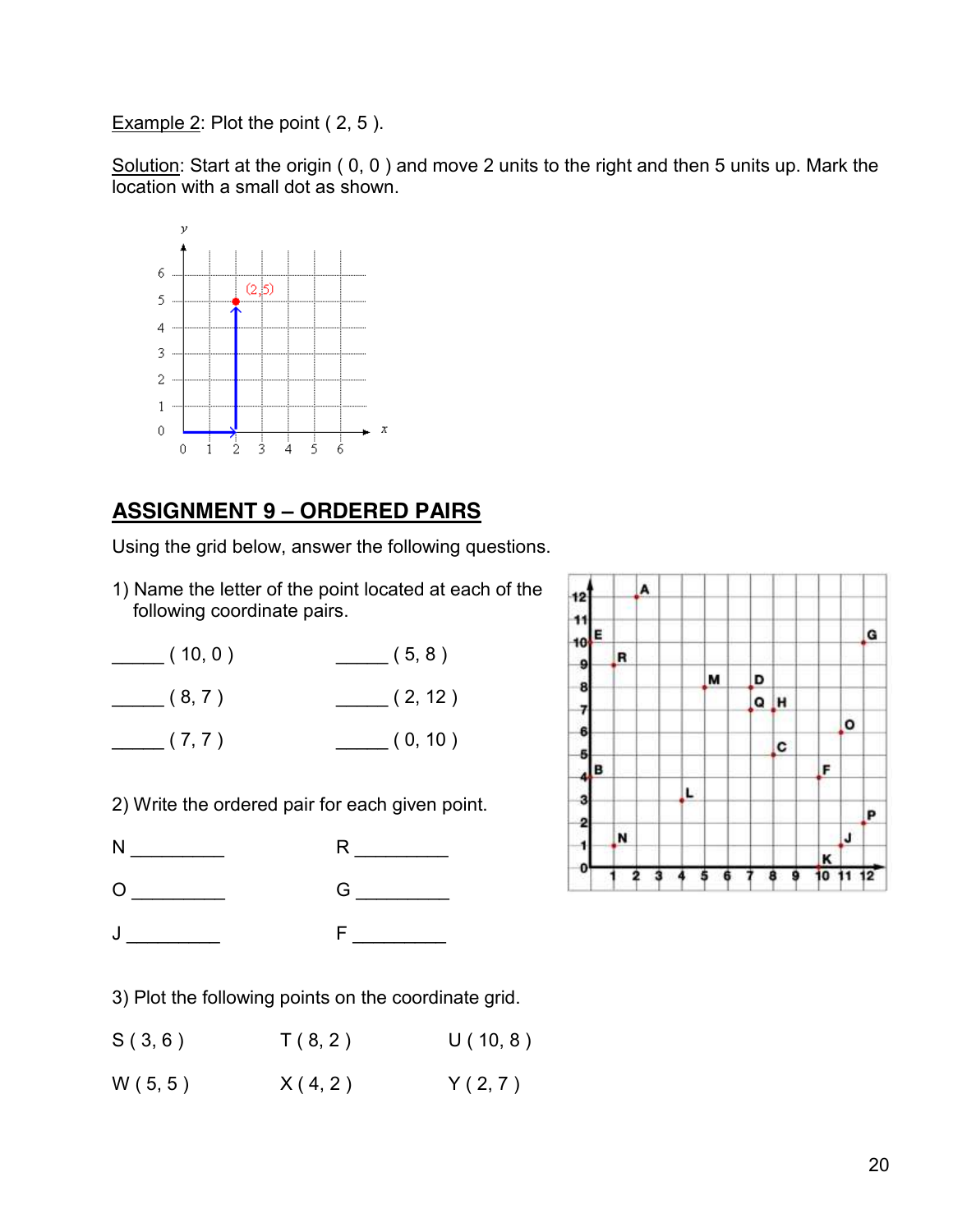#### **REVIEW – SIMPLIFYING FRACTIONS**

To simplify a fraction, divide the numerator and denominator by a common factor. Easy common factors to start with are 2 for even numbers, 3, or 5. If the resulting fraction cannot be divided by any other common factor, then it is in **lowest terms**. If it can be divided again by another common factor, keep repeating the process until it is in lowest terms.

| Example 1: Simplify 18 ← numerator               |                 | 27 <b>+</b> denominator    |                                      |
|--------------------------------------------------|-----------------|----------------------------|--------------------------------------|
| Solution A: $18 \div 9 = 2$                      | $27 \div 9 = 3$ |                            | Simplify, using a factor of 9        |
| Solution B: $\frac{18 \div 3 = 6 \div 3 = 2}{4}$ |                 | $27 \div 3 = 9 \div 3 = 3$ | Simplify, using a factor of 3, twice |

# **ASSIGNMENT 10 – SIMPLIFYING FRACTIONS**

1) Simplify these fractions to their lowest terms. Show your work!

a) 
$$
\frac{4}{16}
$$
 b)  $\frac{3}{12}$  c)  $\frac{25}{75}$ 

d) 
$$
\frac{15}{21}
$$
 e)  $\frac{8}{18}$  f)  $\frac{45}{100}$ 

g) 
$$
\frac{20}{50}
$$
 h)  $\frac{3}{21}$  i)  $\frac{7}{56}$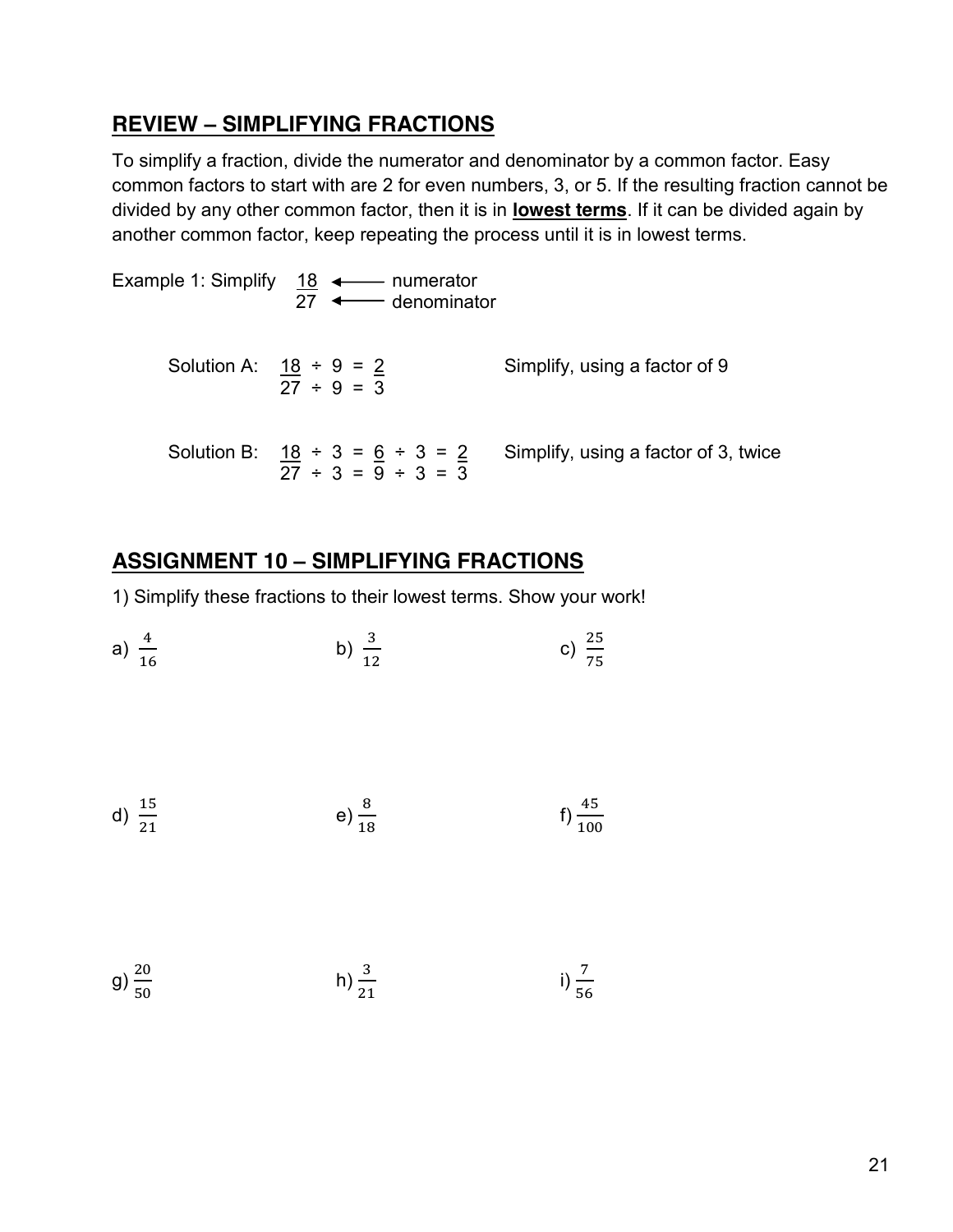# **CALCULATION OF SLOPE OF A LINE**

When calculating slope, you will always be working with a straight line. These lines will have identifiable points plotted along them.

To calculate the slope of such a line, two points are needed. You can see from this example that there are 5 usable points. Any 2 can be used – it doesn't matter which ones. And it doesn't matter which point you start with. Usually it is a good idea to choose the point with the bigger values.



When you choose the two points, they must be in the form  $(x, y)$  – that means that you read the x-coordinate first followed by the y-coordinate.

Slopes can be positive or negative. If the line goes up to the right, the slope is positive (graph on the left). If it goes down to the right, the slope is negative (graph on the right). Slope of a line has no units, it is just a numerical value; just a number.



The slope is calculated as the change in the vertical distance divided by the change in the horizontal distance. The letter "*m*" is used to represent slope. The formula used to calculate slope is:

**Example 1:** Using the formula to calculate slope, find the slope of the line shown on the graph.

Solution: To calculate the slope of a line, choose 2 points on that line. It is easier and more accurate to choose points that lie on the intersection of the two grid lines. The two points are marked on the graph.



Point A (3, 4) Point B (6, 6)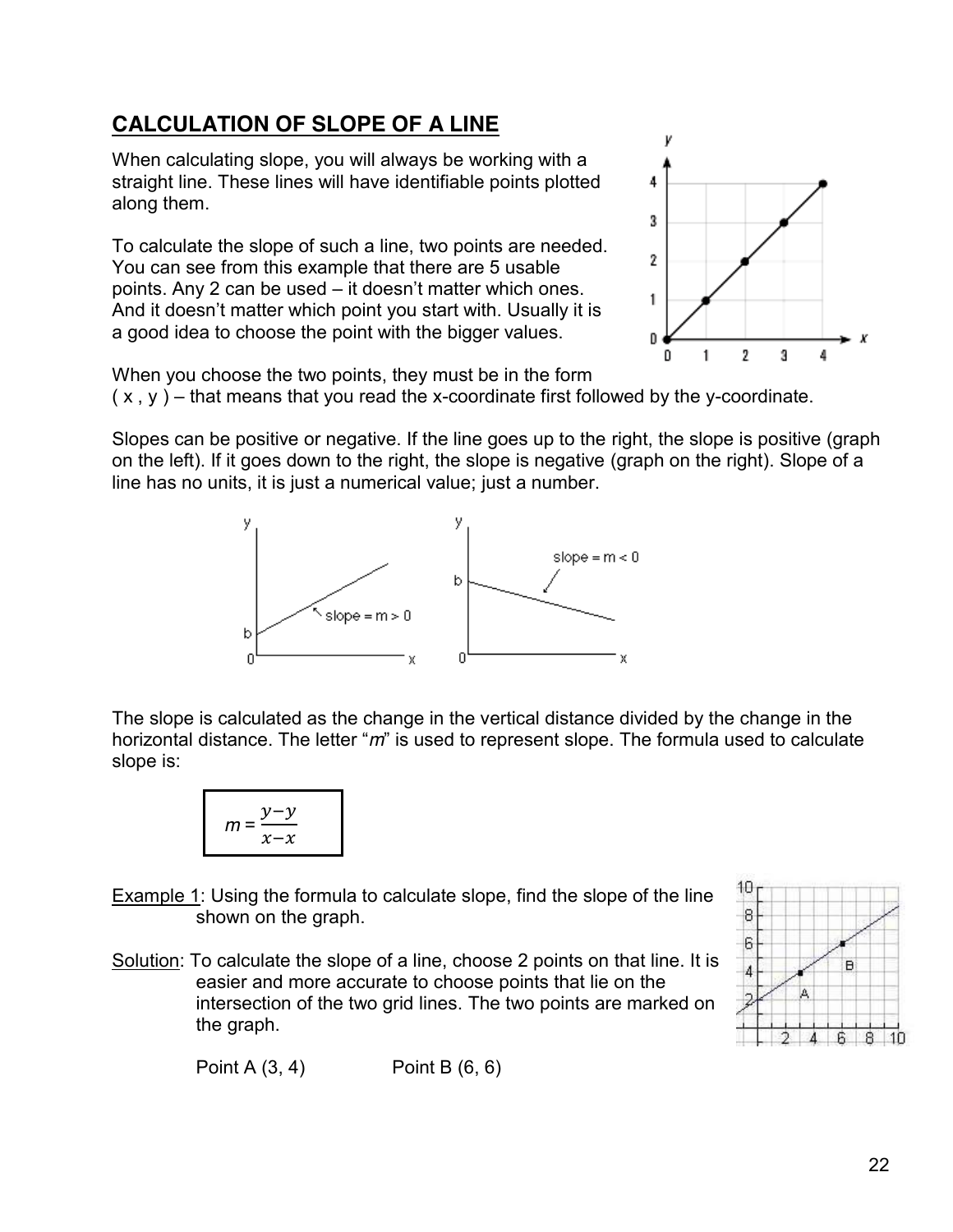The slope is the change in the values as we move from point A to point B. The symbol Δ*x* ("delta *x*") means how much the *x*-coordinate will change (as we move from A to B). And the symbol Δ*y* ("delta y") means how much the *y*-coordinate will change.

The slope of the line, *m*, is:

$$
m = \frac{\Delta y}{\Delta x} = \frac{y - y}{x - x} = \frac{\text{Change in the rise}}{\text{Change in the run}}
$$

Remember, the rise is always the change in the y and the run is always the change in the x. It does not matter which point you start with.

So, using the coordinates above, **B** is (6, 6), and **A** is (3, 4), then the slope of that line is

$$
m = \frac{\Delta y}{\Delta x} = \frac{y - y}{x - x} = \frac{6 - 2}{6 - 4} = \frac{4}{2} = 2
$$

Example 2: Calculate the slope of the following line.

Solution: Choose 2 points and use the slope formula to calculate the answer.

> There are several points that can be used: two are marked on the grid  $(4, 0)$  and  $(0, 6)$ . Another point that could be used is ( 2, 3 ). All the other potential points only cross one grid line so the other value would be estimated. This is not a good choice.

Use ( 4, 0 ) and ( 2, 3 ).

$$
m = \frac{\Delta y}{\Delta x} = \frac{y - y}{x - x} = \frac{3 - 0}{2 - 4} = \frac{3}{-2} = 3 \div -2 = -1.5
$$

Because the line slopes down to the right, it has a negative slope. The slope of this line is  $-1.5$ .

**NOTE:** If we had chosen any combination of the three points, (4, 0), (0, 6), or (2, 3) the answer would have been the same. Here is proof.

Use ( 0, 6 ) and ( 2, 3 ).

$$
m = \frac{\Delta y}{\Delta x} = \frac{y - y}{x - x} = \frac{3 - 6}{2 - 0} = \frac{-3}{2} = -3 \div 2 = -1.5
$$

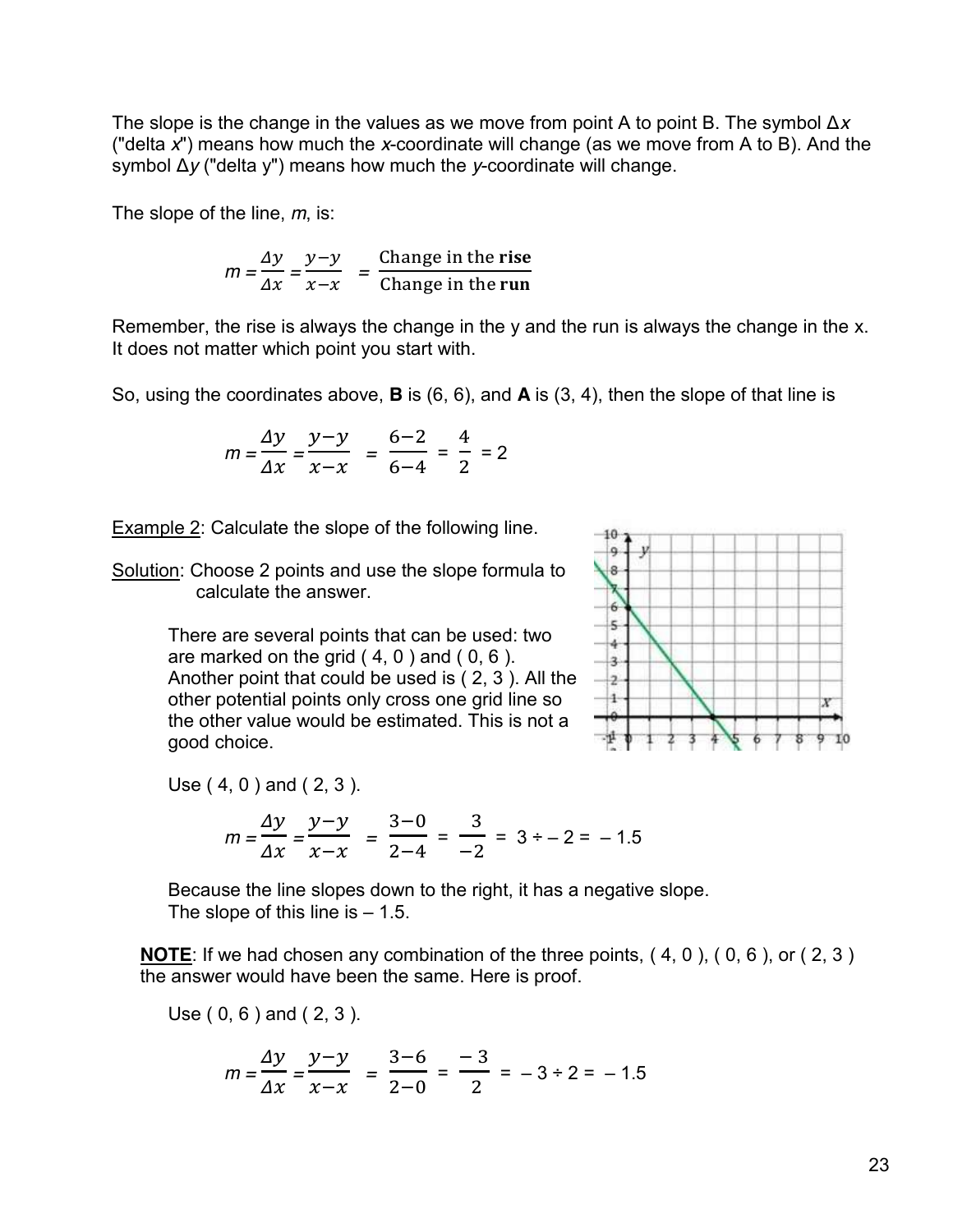# **ASSIGNMENT 11 – CALCULATING SLOPE OF A LINE**

1) Calculate the slope for each of the following pairs of points. State whether the line would slope up or down to the right.

a) A (2, 2) B (6, 3) b) C (5, 1) D (3, 2)

c) E (12, 8) F (2, 10) d) G (1, 4) H (3, 1)

2) For each of the following graphs, state whether the slope is positive or negative. Then calculate the slope.









 $\overline{\mathbf{g}}$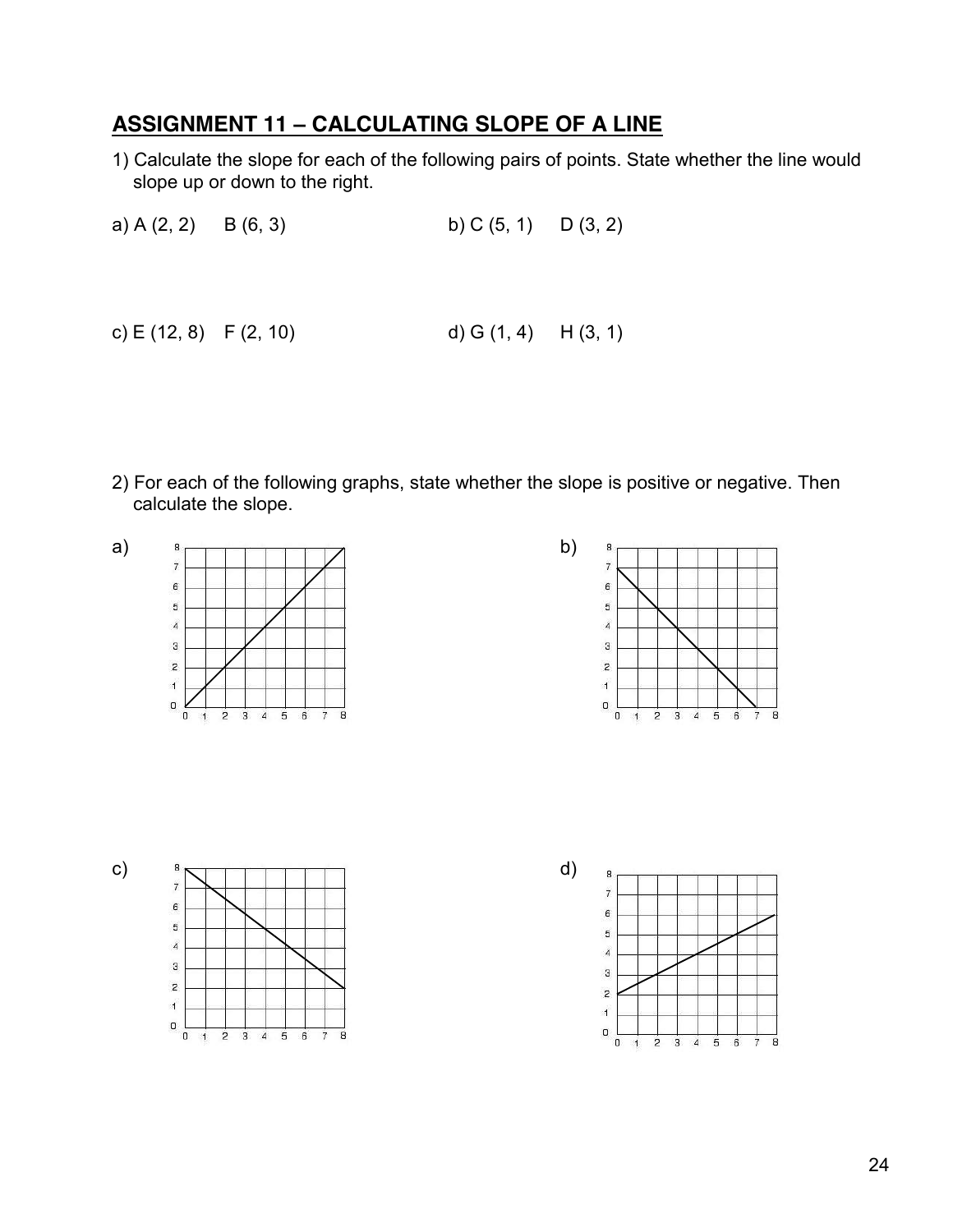#### **SPECIAL SLOPES**

There are two special lines that give unique slopes. That means that lines like these always have the same slopes. These lines are horizontal and vertical lines.

A horizontal line is always parallel to the x-axis. It runs across the page. Regardless of which points you choose on a horizontal line, they will always have the same ycoordinate because the line is the same distance up from the x-axis.

In the example here, every point on this line has a y-

coordinate of 4. So some examples of points on the line would be (1, 4), (0, 4), (10, 4), (3, 4), (5, 4), (2, 4), (4, 4) and so on. The list is limitless.

When calculating the slope of this line then, the top of the formula (called the numerator) will always be  $4 - 4 = 0$ . So the slope will be zero. This proves the rule that says the slope of any horizontal line is zero. This makes sense if we remember what slope is: the steepness of the line. A flat line has no steepness!

A vertical line on the other hand, is always parallel to the yaxis. It runs up and down. Regardless of which points you choose on a vertical line, they will always have the same xcoordinate because the line is the same distance up from the y-axis.

In the example here, every point on this line has an xcoordinate of 4. So some examples of points on the line would be  $(4, 1)$ ,  $(4, 0)$ ,  $(4, 10)$ ,  $(4, 3)$ ,  $(4, 5)$ ,  $(4, 2)$ ,  $(4, 4)$  and on. The list is limitless.

When calculating the slope of this line then, the bottom of the formula (called the denominator) will always be  $4 - 4 = 0$ . So the slope will be a formula trying to divide by zero. If you try this on your calculator, it will give you a message that says "Error." In Math, when we have a fraction number has a denominator of zero, we say the fraction is **undefined**. So the slope is undefined. This makes sense if we remember what slope is: the steepness of the line. A vertical line is completely steep – it can't be made steeper.



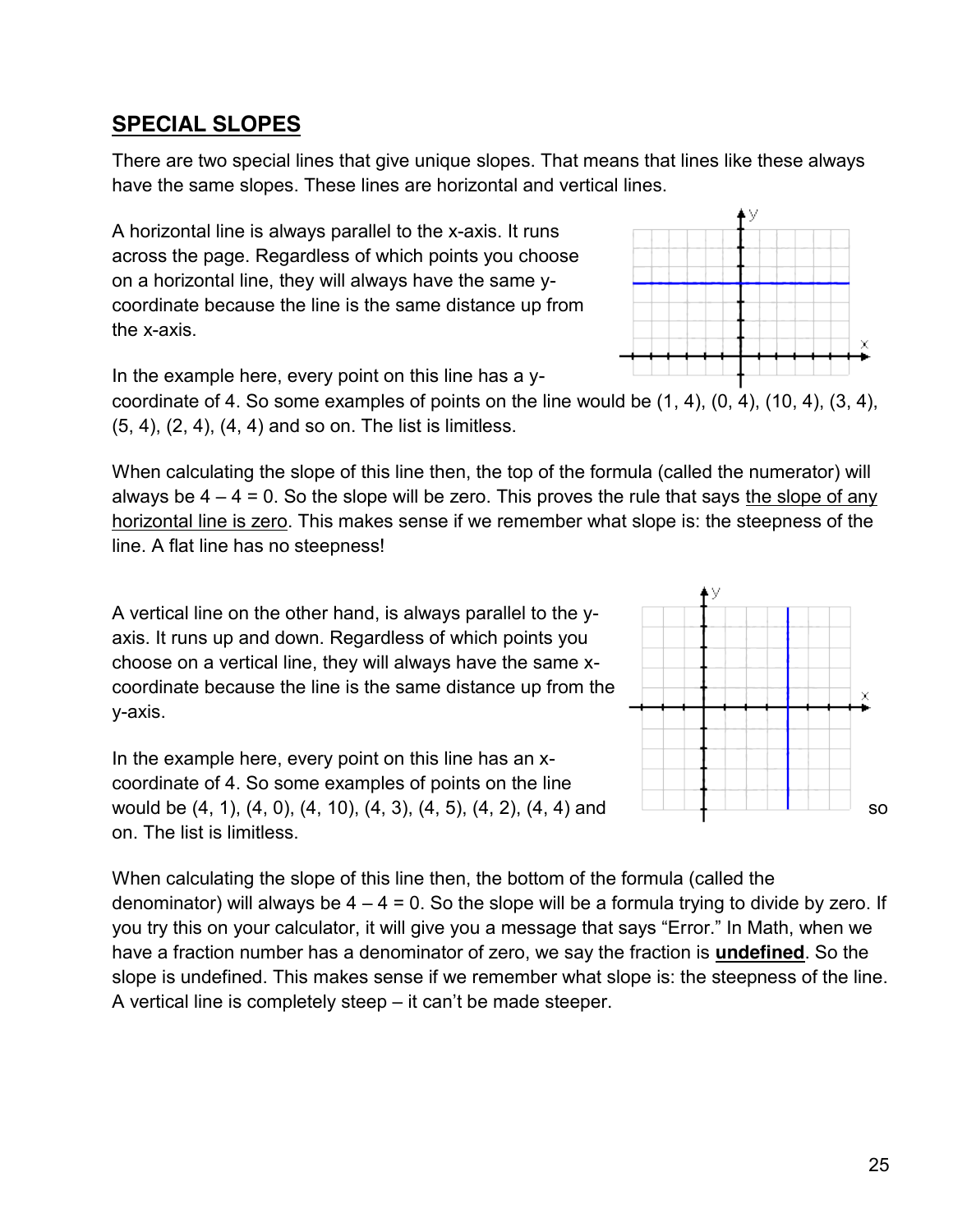## **ASSIGNMENT 12 – SPECIAL SLOPES**

1) Which line looks like it has a slope of zero and which looks as if it has an undefined slope?



2) Use the slope formula to verify the slope of each line above. Show your work.

- 3) Is the line joining each pair of points below vertical, horizontal, or neither? Prove your answer by using the slope formula to calculate each slope.
- a) (40, 100) and (40, 200) b) (4, 8) and (9, 5)

c) (2.3, 0.1) and (8.3, 0.2) d) (25.4, 6.7) and (28.5, 6.7)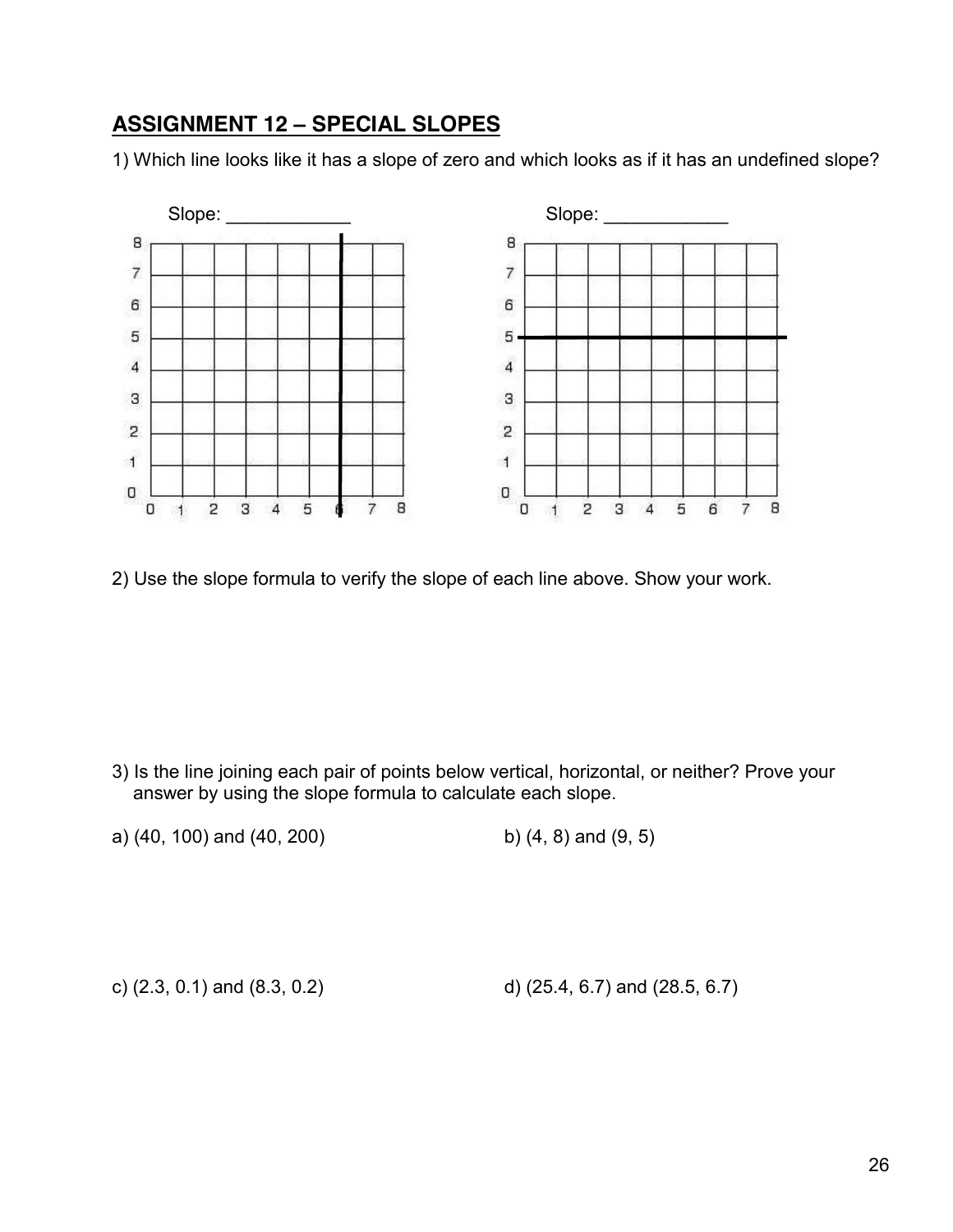# **SLOPE AND RATE OF CHANGE**

Up until this point, we have looked at a graph as having an x-axis and a y-axis, which of course they do. But when looking at a straight line or linear graph as the ones we examining are, we can analyze the graph a little differently.

When you compare the *change* in the y variable to the *change* in the x variable as we have been doing to calculate the slope of the line, it is referred to as a **rate of change**. The rate of change therefore, is the rate at which one variable changes compared to another variable.

One variable is always referred to as the **dependent variable** because its value depends on another variable called the independent variable. The **independent variable** is a variable whose vales may be chosen. It is important to understand that the dependent variable must always be calculated based on the independent variable. It is necessary to be able to determine the relationship between two variables, and to determine which is the dependent and which is the independent variable.

Example: Identify the dependant and the independent variable in the following situation.

the gross pay earned in a week or the hours worked that week

In this case, the independent variable is the number of hours worked because you can choose how many hours you work. The dependent variable –the gross pay earned- "depends" on how many hours you worked, and is calculated by multiplying the hours by your hourly rate.

# **ASSIGNMENT 13 – DEPENDENT AND INDEPENDENT VARIABLES**

- 1) Identify the independent and dependent variables in each pair below.
- a) number of paperclips in my hand / the mass of those paperclips
- b) the distance travelled on my bike / the time I rode my bike
- c) the number of boxes of chocolates sold / the profit made
- d) the total cost for stamps at the post office / the number of stamps I bought
- e) the commission income earned / the amount of sales

Solution: Identify which variable you can choose and which variable must be calculated based on the other one.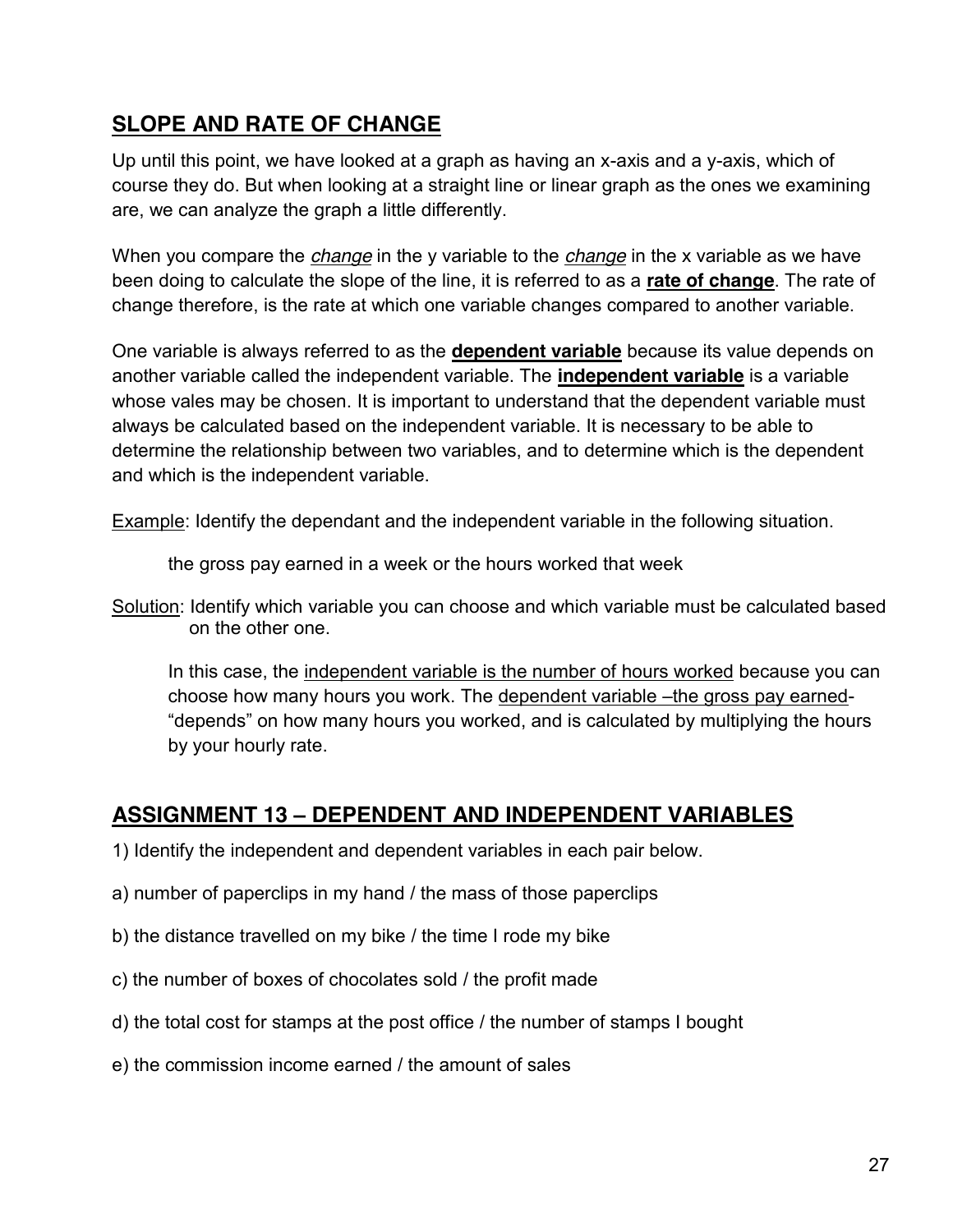As stated earlier, the rate of change is the slope of the line on a graph. When a relationship remains constant, it produces a straight line graph like the ones we have been calculating the slope of. Remember, it doesn't matter which points you choose on the line to calculate the slope – it remains the same. So any two points will produce the same rise over run.

When asked to write an equation (or formula) of the line, it follows the format:

dependent variable = slope  $\times$  independent variable

Example1: Identify the independent and dependent variables, calculate the slope of the line, and write an equation (formula) to describe relationship shown.



Solution: The dependent variable is *always* along the y-axis (vertical), so on this graph, the dependent variable is the distance travelled in km. The independent variable is *always* along the x-axis (horizontal) so it is the time in hours.

To calculate the slope, pick any two points. We will use: (2, 100) and (4, 200)

$$
m = \frac{\Delta y}{\Delta x} = \frac{y - y}{x - x} = \frac{200 - 100}{4 - 2} = \frac{100}{2} = 100 \div 2 = 50
$$

The slope is 50, so the rate of change is 50 km for every hour or 50 km/h.

The equation of the line is in the form of *dependent variable = slope* × *independent variable* Let distance travelled (dependent variable) be *d* and the time (independent variable) be *t*.

The equation or formula of the line would be:

*d* = 50 × *t* or *d* = 50*t*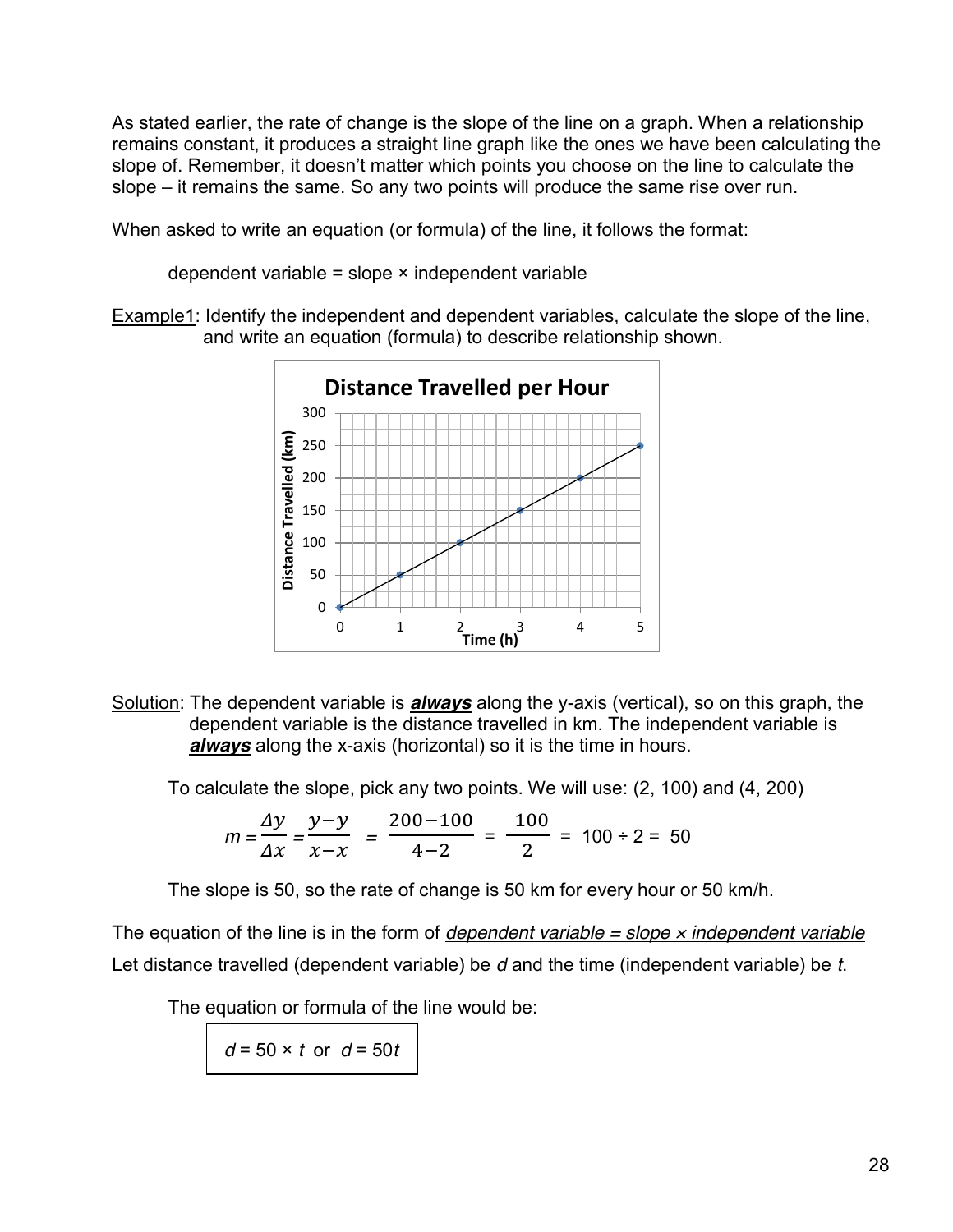Example 2: Michelle is a clerk who earns \$15.00 per hour.

- a) Identify the dependent and independent variables in this relationship.
- b) Using *e* for earnings and *h* for hours, write an equation to show the relationship between Michelle's hours worked and her earnings.
- c) Using values of your choice, make a graph of this relationship.
- d) Calculate the slope of the line.
- e) How much will Michelle earn in 5 hours? Interpolate using the graph.
- f) If Michelle earned \$180.00 one week, how many hours did she work? Extrapolate using the graph.

Solution:

- a) The independent variable is the number of hours Michelle works and her earnings is the dependent variable. Looking at part b) helps determine what the variables are. Use the rest of the question to help you!
- b) To calculate the earnings =  $$15.00 \times$  hours worked so the equation would be *e* = \$15.00 × *h* or *e* = 15*h*
- c) An easy way to create points for plotting is to make a Table of Values. This is just the data organized on a way that is easy to calculate and easy plot from. Place the independent variable on the top line and choose your values (or fill it in with the given values). Then calculate the appropriate value for the dependent variable which goes on the bottom line.

To complete the bottom line, the following calculations are made.

| $7 \times $15.00 = $105.00$<br>$8 \times $15.00 = $120.00$ |                  | $4 \times $15.00 = $60.00$<br>$3 \times $15.00 = $45.00$ | $6 \times $15.00 = $90.00$   |  |
|------------------------------------------------------------|------------------|----------------------------------------------------------|------------------------------|--|
| Hours worked                                               |                  |                                                          |                              |  |
| Earnings                                                   | \$105.00 \$60.00 |                                                          | $90.00$   \$120.00   \$45.00 |  |

The graph below shows the data plotted from the Table of Values.

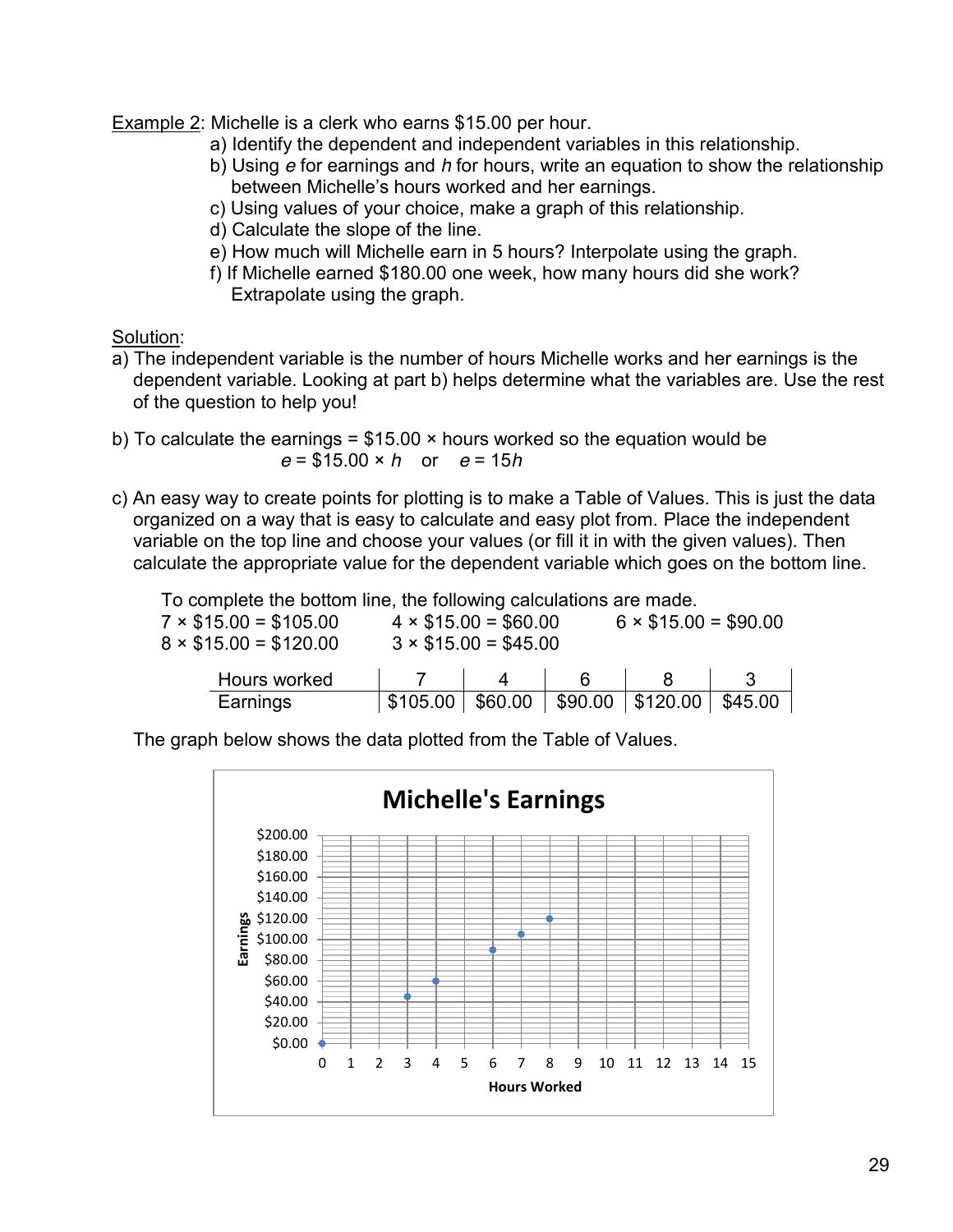

Now use your ruler and join the points as shown below.

d) To calculate the slope, use any two points on the line. These can also come from the Table of Values.

This example will use the first two points: (7, 105) and (4, 60)

*m =*   $\Delta$  $\frac{y}{\Delta x}$  =  $\mathcal{Y}$  $\frac{y}{x-x}$  =  $\mathbf{1}$  $\frac{1}{7-4}$  = 4  $\frac{1}{3}$  = 45 ÷ 3 = 15

Notice that the slope is the hourly wage – \$15.00 – which proves the statement discussed earlier that when writing an equation of the line (or a formula for the line),

*dependent variable = slope* × *independent variable*

e) **Interpolation** is the process where we estimate a value between two known values. To interpolate from the graph, find the value on one axis – in this case the value is 5 hours – and go straight up till you reach the line joining the points. Then read the value from the other axis – in this case it would be \$75.00. Note that interpolation can start from the vertical axis and then go down to the x-axis.

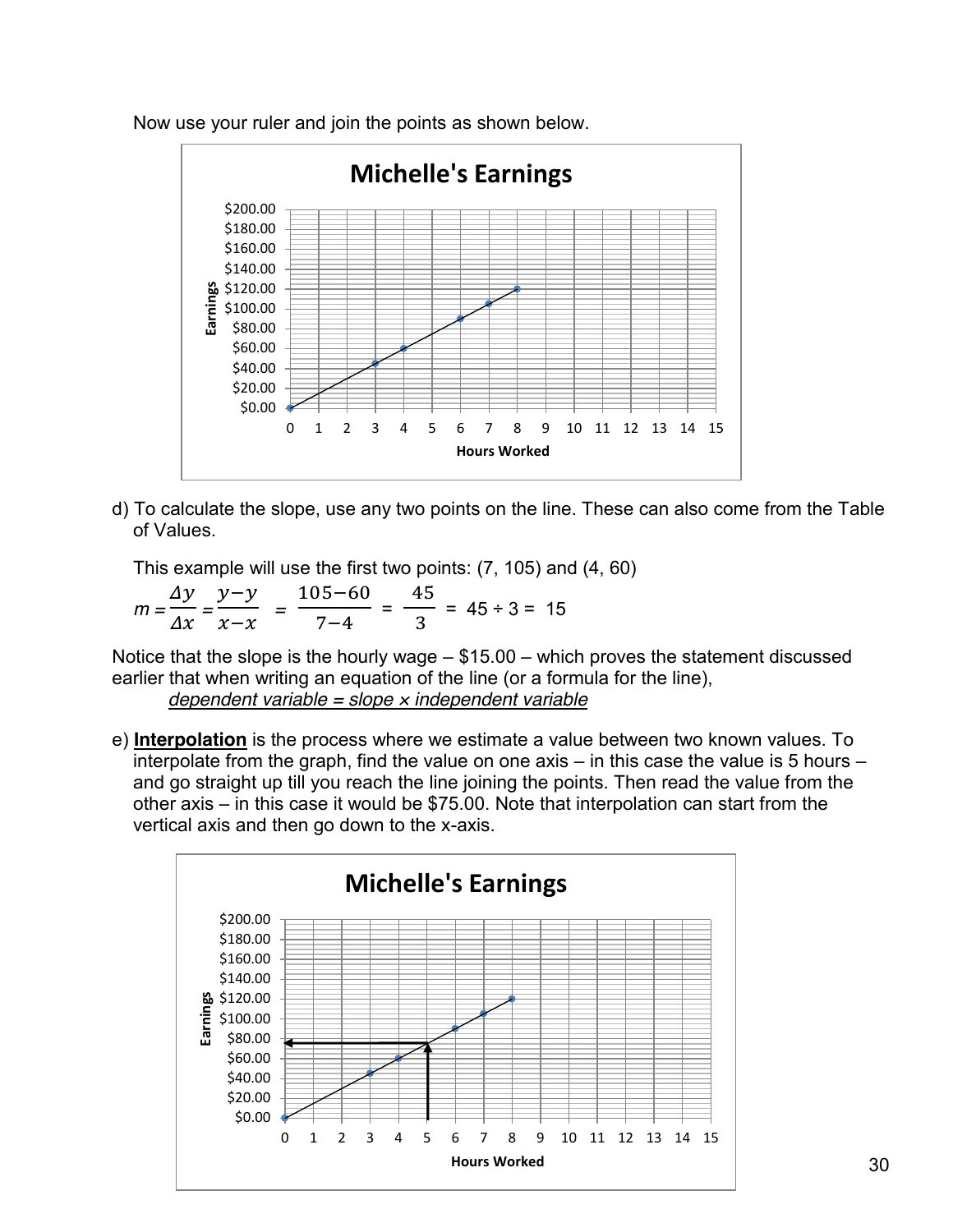f) To determine a value that occurs past the points of data, use the process of **extrapolation**. This means to estimate the value beyond the range of data by extending the line based on the previous data. To extrapolate from a graph, draw a dashed line from the end of the last data point following the trend to the edge of the graph.



To extrapolate to find the number of hours worked for the earnings of \$180.00, find the value of \$180.00 on the vertical axis. Go to the right horizontally until the dashed line is reached. Then go vertically down until you reach the x-axis. Read the value at that point. For this line, the value would be \$12.00.

Remember that slopes can be negative and therefore the process is the same but the line will slope down to the right. In a situation where a line has a negative slope, the dependent variable will decrease as the independent variable increases. The following graph shows an example of this type of situation.

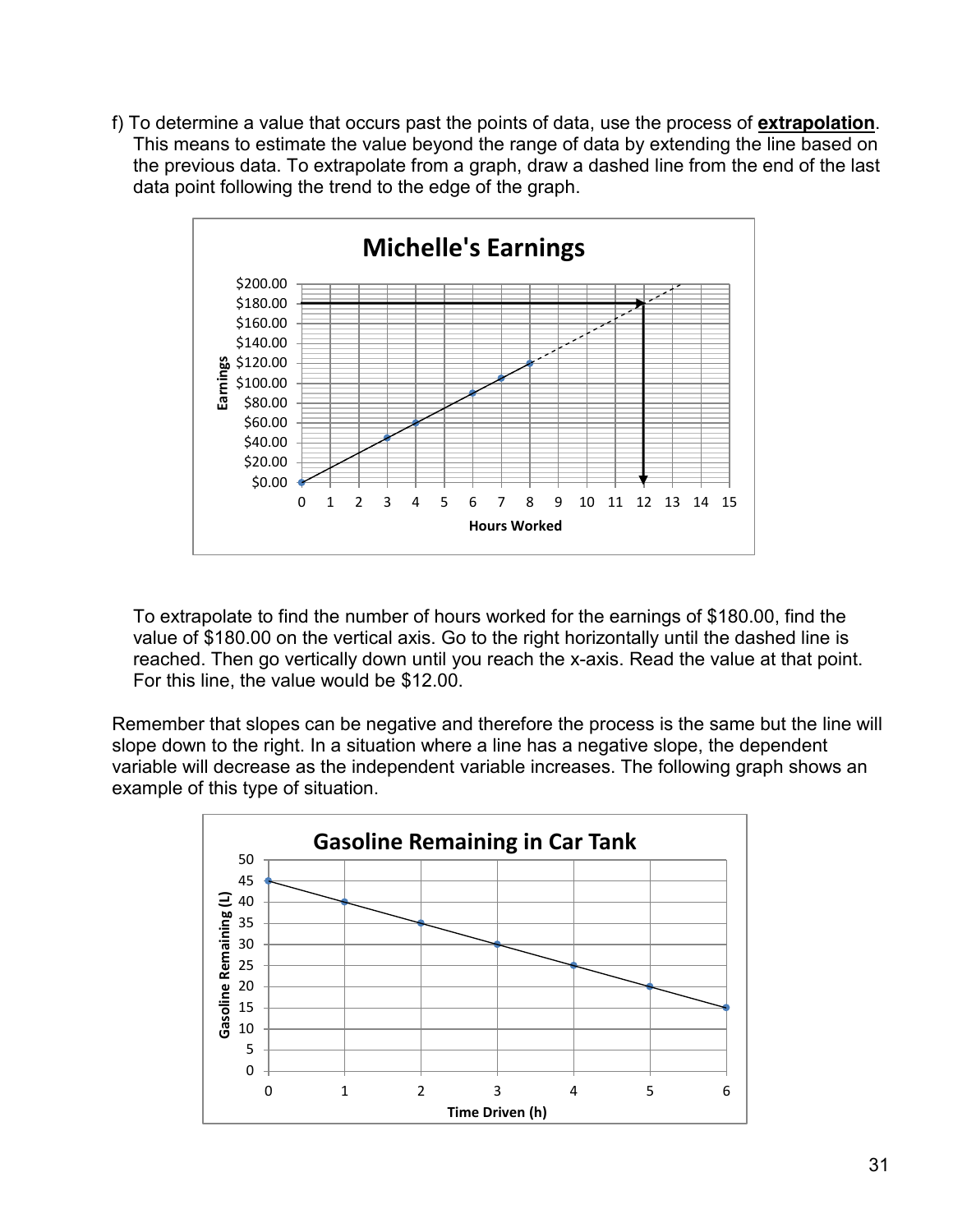# **ASSIGNMENT 14 –RATE OF CHANGE**

1) Use the graph below to answer the following/



a) Identify the independent and dependent variables.

b) Calculate the slope of the line.

c) Write an equation to describe the relationship shown.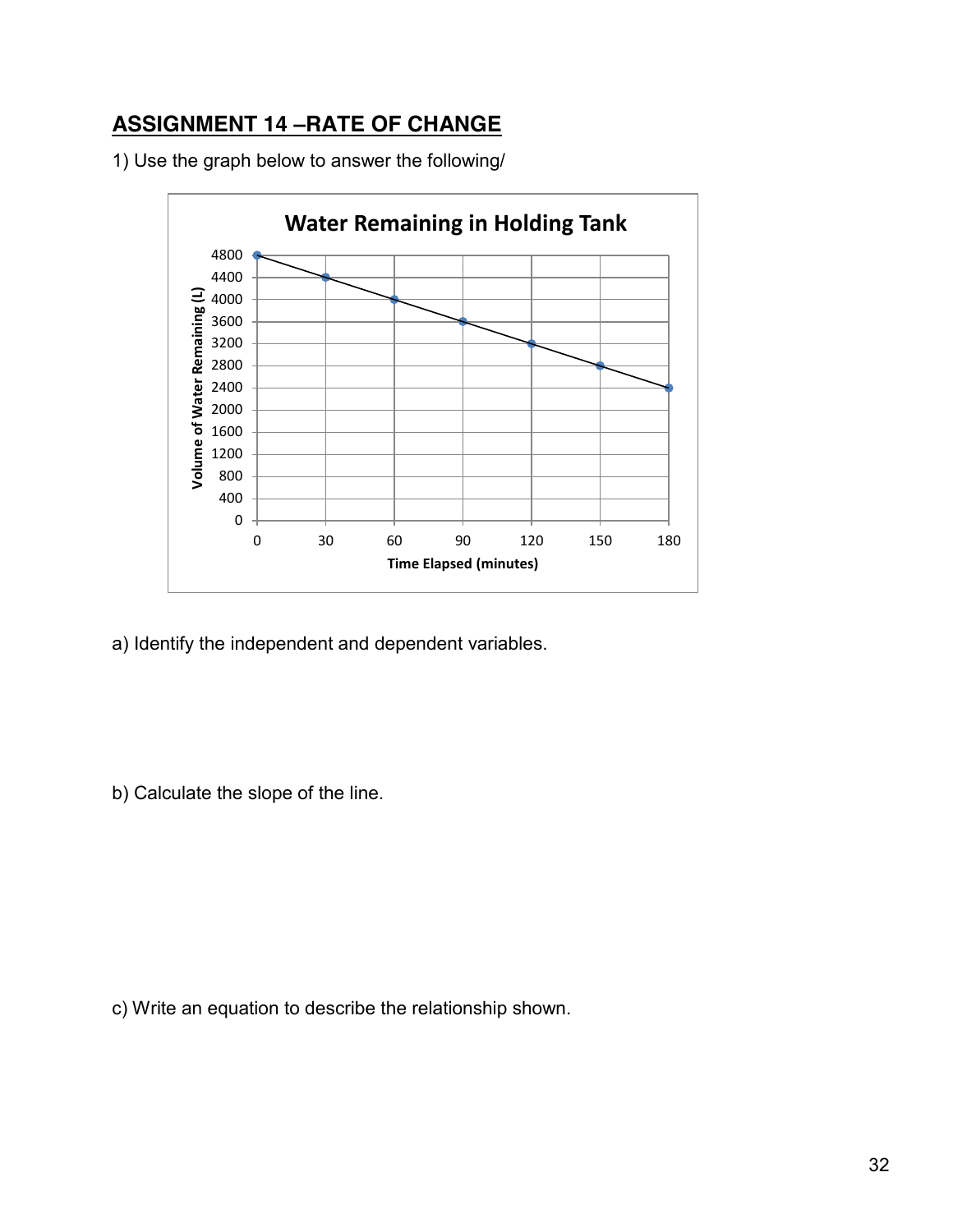- 2) Maurice is a salesman and earns a commission of 15% on all his sales.
- a) Identify the independent and dependent variables in this relationship.
- b) Complete the Table of Values below to calculate how much commission Maurice makes on the sales given.

| Sales             | \$1000 | \$2000 | \$5000 | \$8000 | \$9000 |
|-------------------|--------|--------|--------|--------|--------|
| Commission earned |        |        |        |        |        |

c) Create a graph to represent this relationship on the grid paper below.



d) Calculate the slope of the line of this relationship.

e) Write an equation to represent this relationship using *c* for commission and *s* for sales.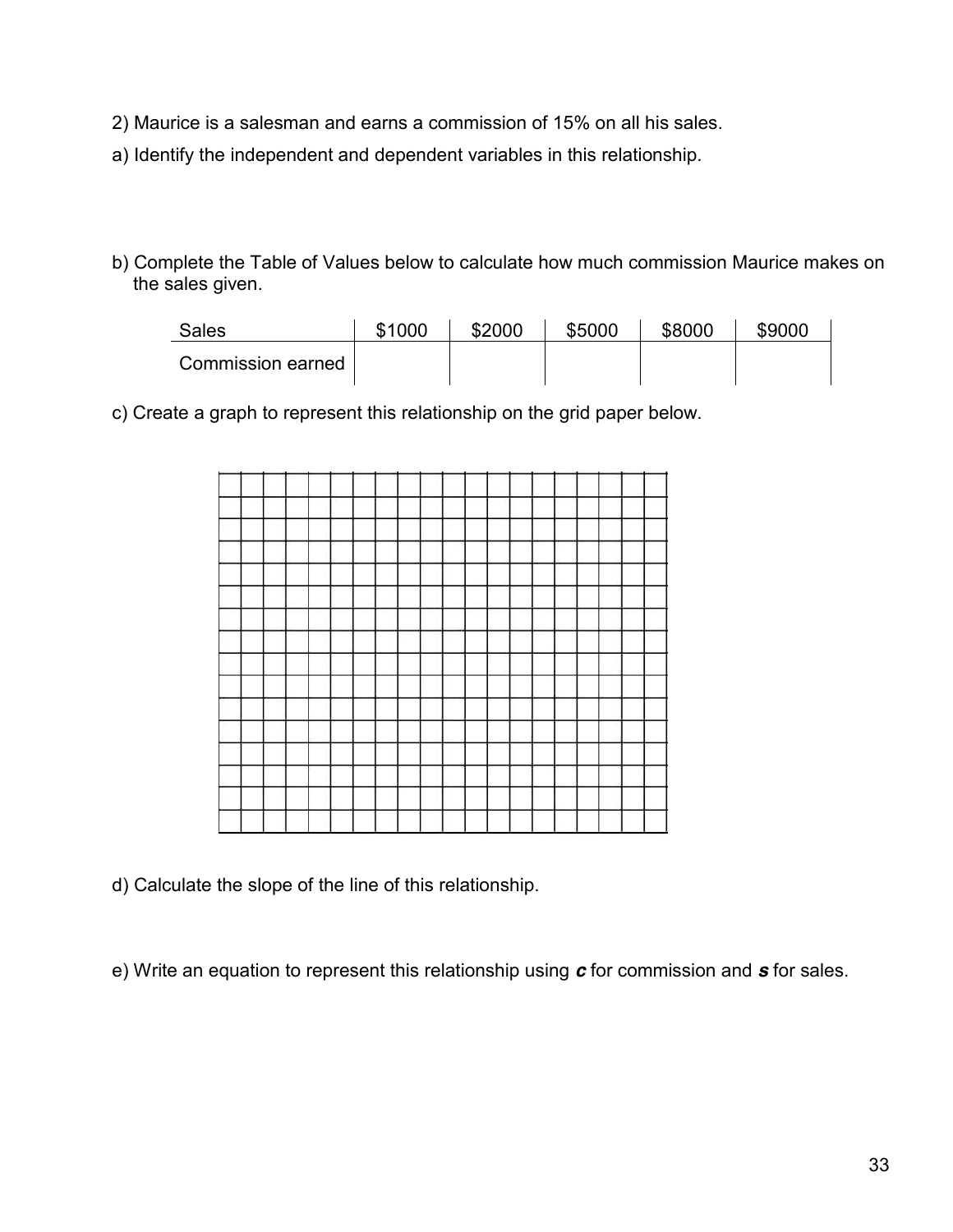3) The graph below shows a plane's altitude as it descended to land. At what rate does the plane descend?



4) Daniel and Henrick have weekend jobs. Daniel earns \$73.20 in 6 hours while Henrick earns \$55.50 in 5 hours.

a) Calculate their earnings for the two times given and for 3 other different lengths of time. Record these values in the Table of Values below.

| Hours              |  |  |  |
|--------------------|--|--|--|
| Daniel's earnings  |  |  |  |
| Henrick's earnings |  |  |  |

c) Who makes more money after an 8-hour shift?

d) What are Daniel and Henrick's rate of earnings?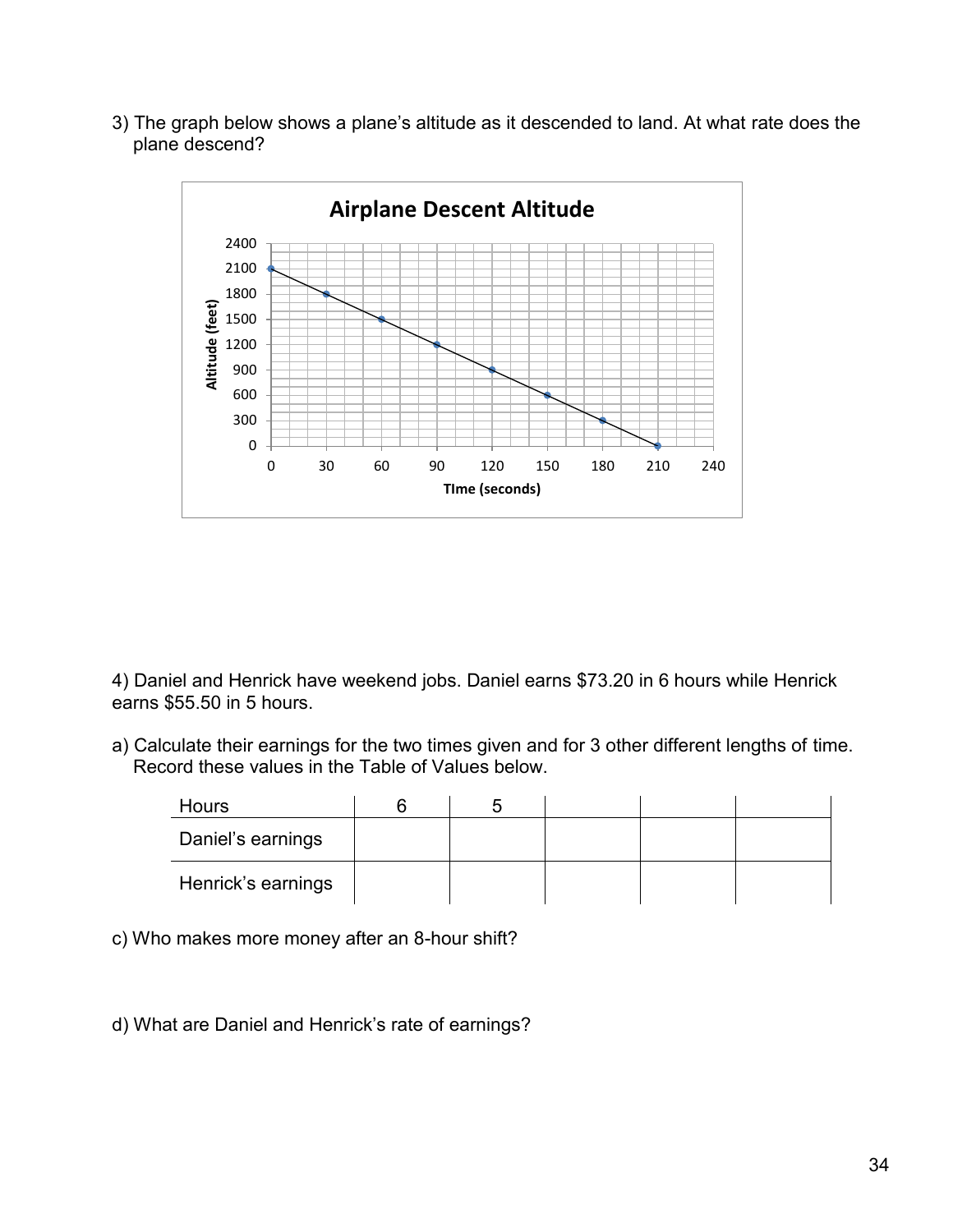

5) Which of the following graphs has the steeper slope? Show your calculations.

6) Calculate the slope of each segment of the line on the graph to the right.